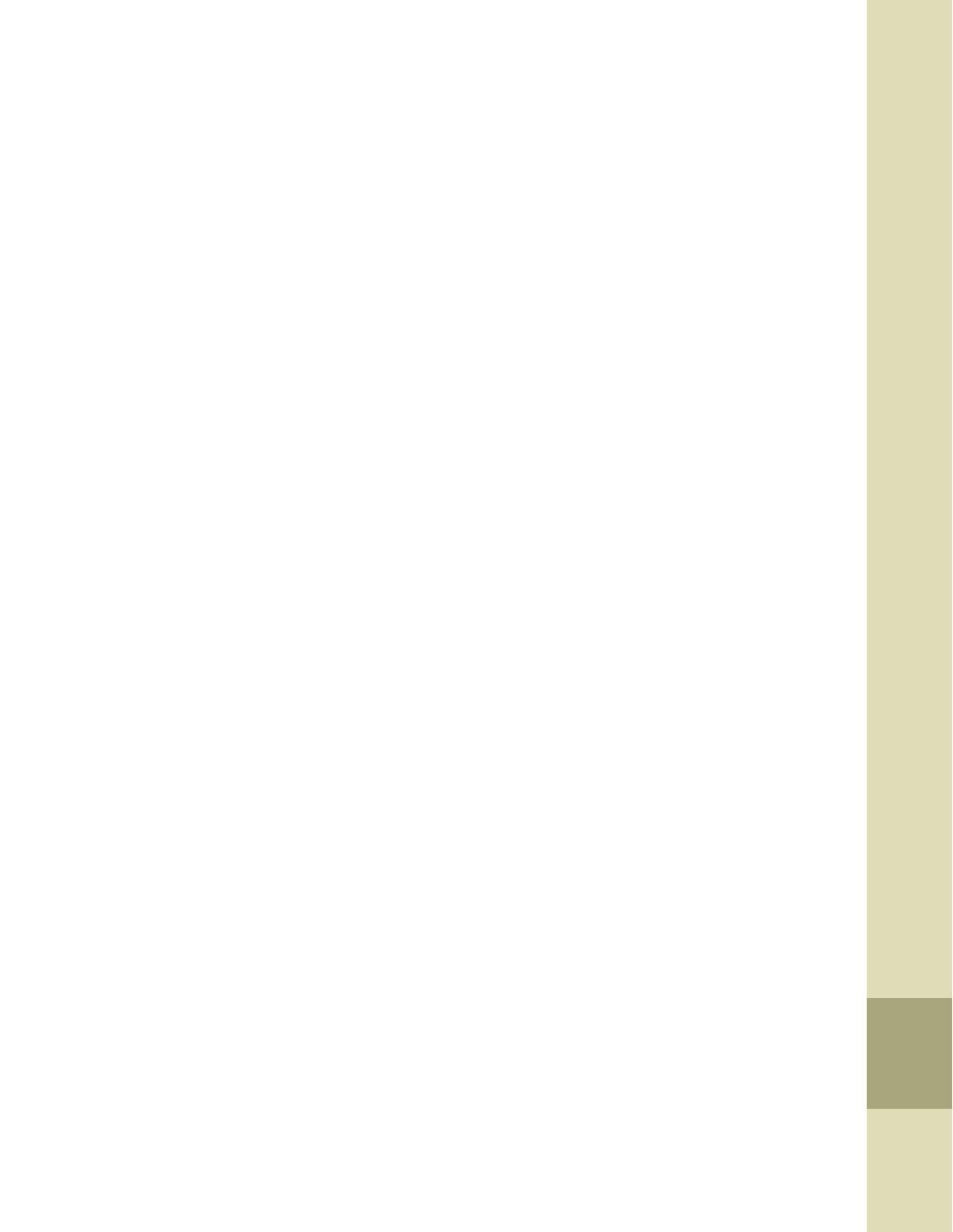## STOW MUNICIPAL COURT

## ANNUAL REPORT - 2016

| <b>TABLE OF CONTENTS:</b>                      | 1  |
|------------------------------------------------|----|
| Message from the Clerk:                        | 2  |
| Summary of Total Receipts & Disbursements:     | 3  |
| Cases Filed by Community:                      | 4  |
| <b>Bail Bond Division Activity:</b>            | 5  |
| Civil Division Activity:                       | 6  |
| Civil Division Receipt Breakdown:              | 7  |
| Civil Division Disbursement Breakdown:         | 9  |
| <b>Criminal Division Activity:</b>             | 11 |
| Criminal Division Receipt Breakdown:           | 12 |
| Criminal Division Disbursement Breakdown:      | 14 |
| Analysis of Case Load 2014-2016:               | 16 |
| Analysis of Receipts 2014-2016:                | 17 |
| Analysis of Disbursements 2014-2016:           | 18 |
| <b>Community Control Department Referrals:</b> | 19 |

Serving the Following 16 Communities: CITY OF STOW CITY OF CUYAHOGA FALLS CITY OF TALLMADGE CITY OF HUDSON CITY OF TWINSBURG CITY OF MACEDONIA CITY OF MUNROE FALLS SILVER LAKE VILLAGE BOSTON HEIGHTS VILLAGE NORTHFIELD VILLAGE PENINSULA VILLAGE REMINDERVILLE VILLAGE SAGAMORE HILLS TWSHP TWINSBURG TWSHP BOSTON TWSHP NORTHFIELD CNTR TWSHP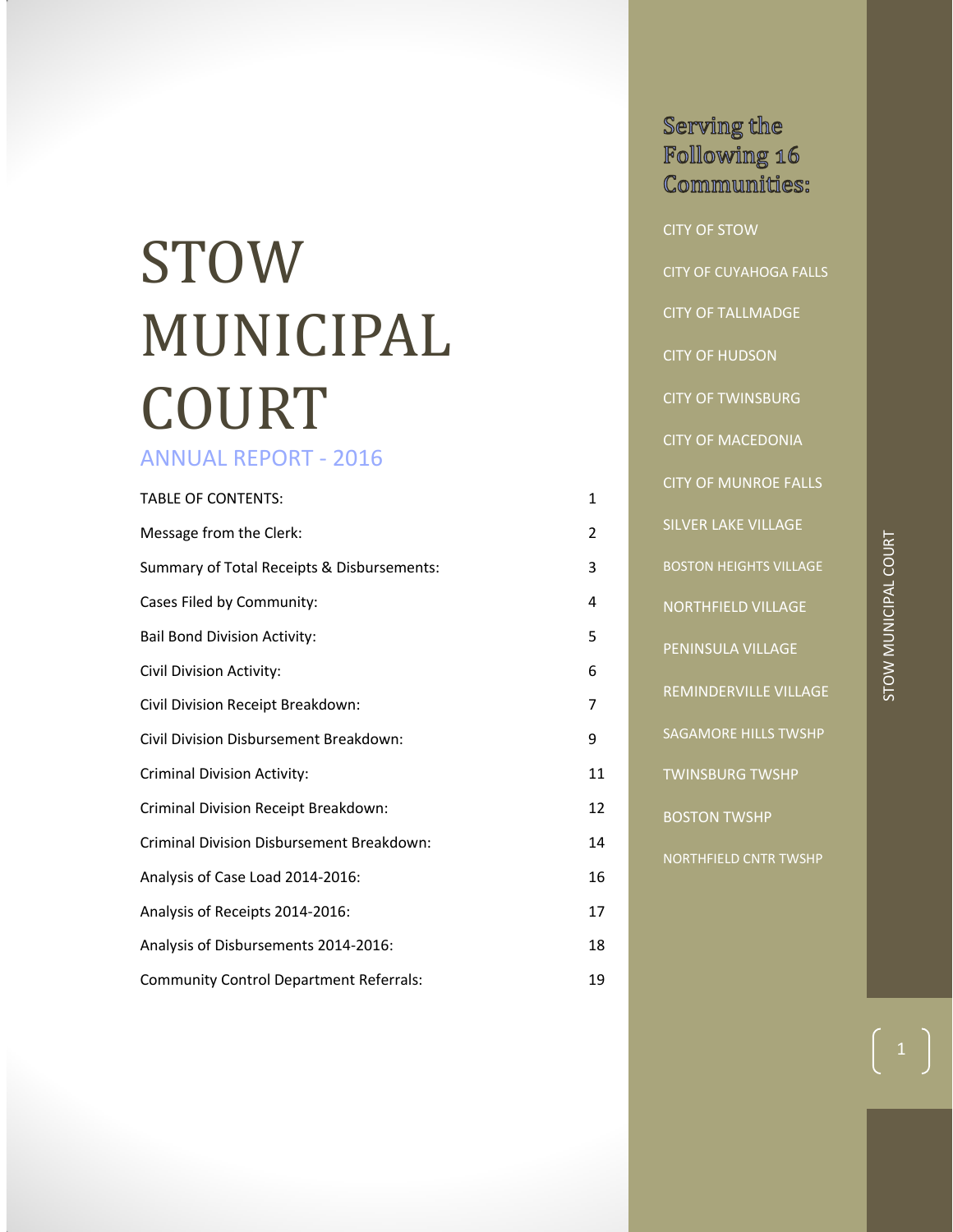

**Stow Municipal Court Diana Colavecchio** 4400 Courthouse Drive Clerk of Courts Stow, Ohio 44224 (330) 564-4110

**TO**: The Cities of Stow, Cuyahoga Falls, Tallmadge, Hudson, Twinsburg, Munroe Falls & Macedonia; The Villages of Silver Lake, Boston Heights, Northfield, Peninsula & Reminderville; The Townships of Sagamore Hills, Twinsburg, Boston and Northfield Center

#### **A MESSAGE FROM THE CLERK OF COURTS**

Pursuant to O.R.C. 1901.14(A)(4), the 2016 Annual Report for the Stow Municipal Court is attached. The Stow Municipal Court serves 16 communities, consisting of 7 cities, 5 villages and 4 townships. This Report is provided to each community and reflects not only jurisdiction-wide totals of the Court's total 2016 case load numbers, revenues and distributions, but also includes a breakdown of these statistics by each community as well.

- Overall revenues for 2016 increased 2.67% over 2015 and once again, the Court was able to operate without a deficit charged to our communities. Caseloads increased over last year by 1,074 cases. The Court processed 20,029 cases (3,151 Civil and 16,878 Criminal/Traffic). Below are some of the highlights of 2016:
- The Clerk's office began scanning all civil documents on January 1 and all criminal documents on June 1 in anticipation of implementing eFiling in 2017. All scanned images are accessible on the Court's website at [www.stowmunicourt.com.](http://www.stowmunicourt.com/) As we compose this message, eFiling is underway in the Civil division. Both attorneys and pro se filers can now register through the eFiling portal available on our website. Thus far, the Court has welcomed some 210 registered users.
- The Court has increased its use of home incarceration and thereby reducing commitments to jails with a savings to our communities of over \$100,000.00 and an increase to Court revenues of several hundred thousand dollars.
- The Court continues to operate its Mental Health program called STRIDE (Successful Treatment Results in Developing Excellence) to help those with sensitive issues. Thursday evening programming for people with substance abuse, theft, and low-scale violence issues has been a great success.
- A Victim's Assistance Advocate was placed at our Court to help victims navigate the Court system, answer questions and give guidance to those most affected by the criminal justice system -- the victims of crimes.

We certainly hope that our communities find this Report helpful and invite you to call on us with any questions or concerns. On behalf of Judge Hoover, Judge Coates, myself and all of our dedicated staff at the Stow Municipal Court, we look forward to 2017 and remain focused on continuing to provide you with the highest level of professionalism and customer service.

Respectfully,

**DIANA COLAVECCHIO Clerk of Courts**

2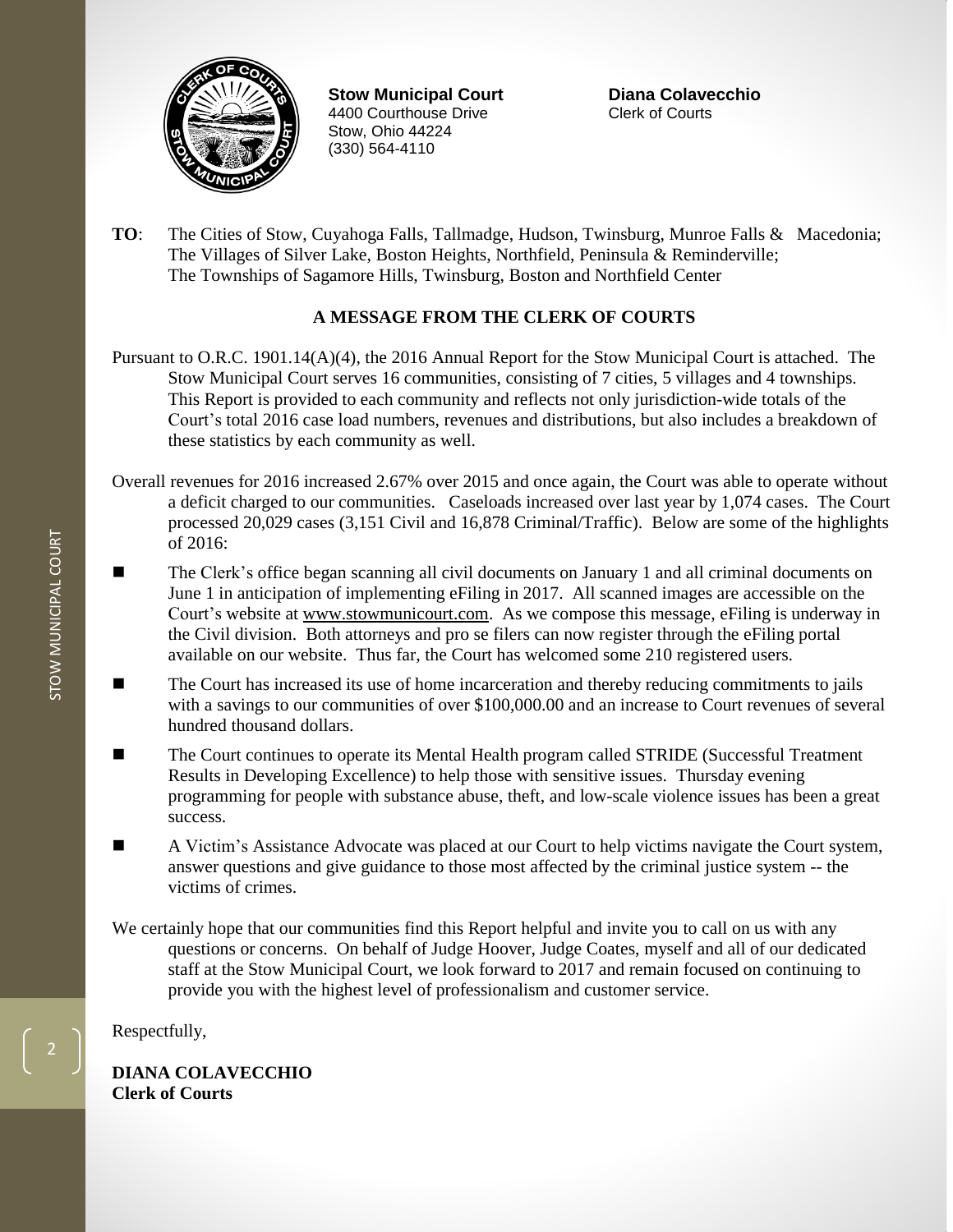## **SUMMARY OF TOTAL RECEIPTS AND DISBURSEMENTS**

#### **COURT RECEIPTS: 2016**

| <b>Bail Bond Division</b> | <b>S</b> | 584,981.12   |
|---------------------------|----------|--------------|
| <b>Civil Division</b>     |          | 2,182,261.07 |
| <b>Criminal Division</b>  |          | 4,426,942.71 |
| <b>Interest Income</b>    |          | 0.00         |
|                           |          | 7,194,184.90 |

#### **COURT DISBURSEMENTS: 2016**

|                                     | \$                                                               | 610,236.12     |
|-------------------------------------|------------------------------------------------------------------|----------------|
|                                     |                                                                  | 2,234,972.20   |
|                                     |                                                                  | 4,506,519.09   |
|                                     | \$                                                               | 7,351,727.41   |
|                                     |                                                                  |                |
|                                     |                                                                  | 693,212.65     |
|                                     |                                                                  | 7,194,184.90   |
|                                     |                                                                  | 0.00           |
|                                     | \$                                                               | 7,887,397.55   |
| <b>Court Disbursements for 2016</b> |                                                                  | (7,351,727.41) |
|                                     |                                                                  |                |
| Court Balance: 12/31/16             | \$                                                               | 535,670.14     |
|                                     | <b>Court Balance: 12/31/15</b><br><b>Court Receipts for 2016</b> | \$             |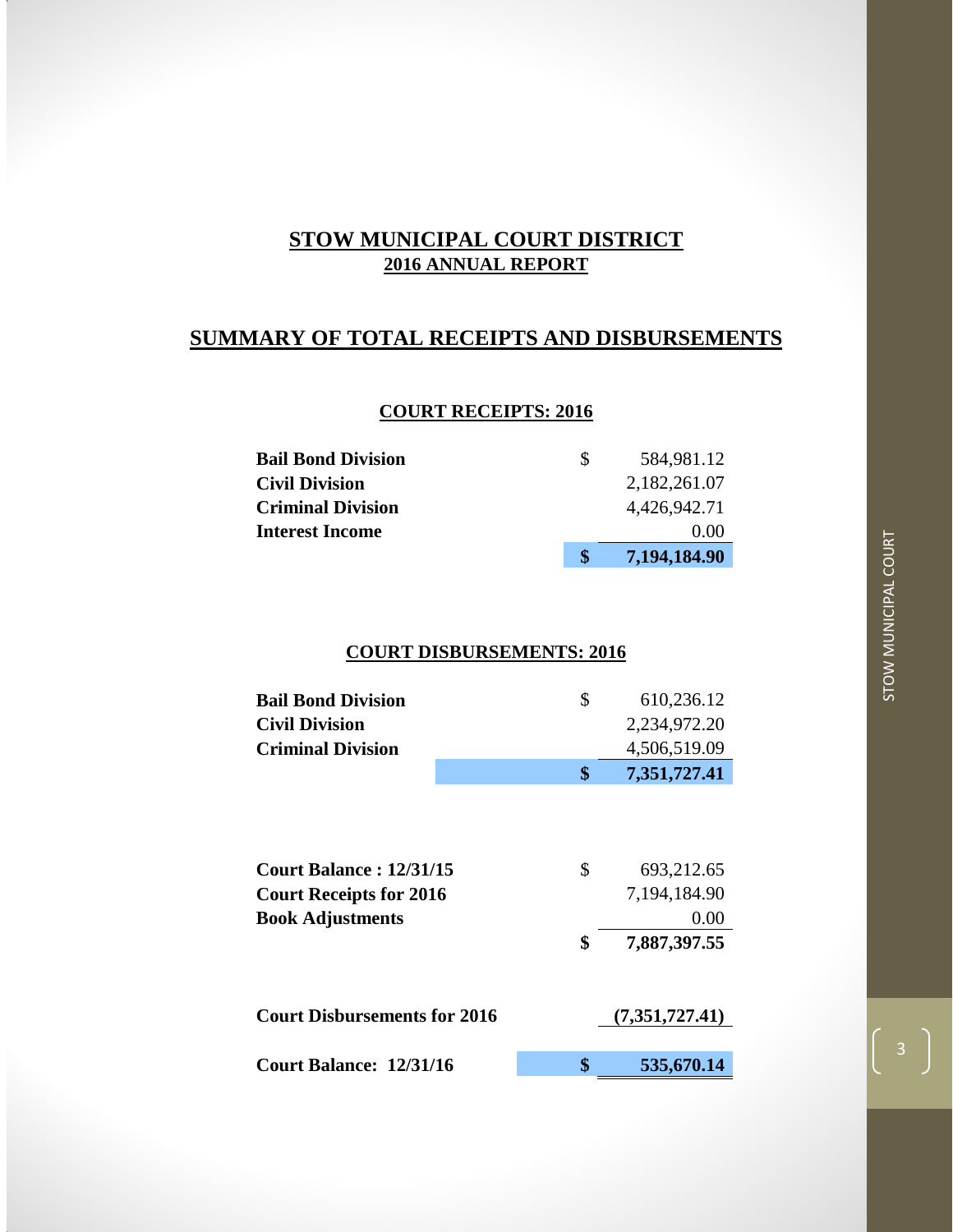## **CASES FILED BY COMMUNITY**

| <b>COMMUNITY</b>                              | <b>TRAFFIC</b> | <b>CRIMINAL</b> | <b>CIVIL</b>   | <b>TOTAL</b> | <b>PERCENTAGE</b> |
|-----------------------------------------------|----------------|-----------------|----------------|--------------|-------------------|
| <b>CITIES:</b>                                |                |                 |                |              |                   |
| <b>Cuyahoga Falls</b>                         | 1,278          | 1,153           | 904            | 3,335        | 16.65%            |
| <b>Hudson</b>                                 | 1,067          | 131             | 168            | 1,366        | 6.82%             |
| Macedonia                                     | 142            | 361             | 218            | 721          | 3.60%             |
| <b>Munroe Falls</b>                           | 51             | 73              | 60             | 184          | 0.92%             |
| <b>Stow</b>                                   | 2,257          | 828             | 530            | 3,615        | 18.05%            |
| <b>Tallmadge</b>                              | 526            | 682             | 335            | 1,543        | 7.70%             |
| Twinsburg                                     | 1,272          | 359             | 370            | 2,001        | 9.99%             |
| <b>VILLAGES:</b>                              |                |                 |                |              |                   |
| <b>Boston Heights</b>                         | 22             | 28              | $\overline{7}$ | 57           | 0.28%             |
| <b>Northfield</b>                             | 29             | 64              | 184            | 277          | 1.38%             |
| Peninsula                                     | 714            | 62              | 46             | 822          | 4.10%             |
| Reminderville                                 | 52             | 26              | 77             | 155          | 0.77%             |
| <b>Silver Lake</b>                            | 1,259          | 45              | 22             | 1,326        | 6.62%             |
| <b>OTHERS:</b>                                |                |                 |                |              |                   |
| <b>Township, County</b><br>and State Agencies | 3,874          | 523             | 230            | 4,627        | 23.09%            |
| <b>TOTAL</b>                                  | 12,543         | 4,335           | 3,151          | 20,029       | 100.00%           |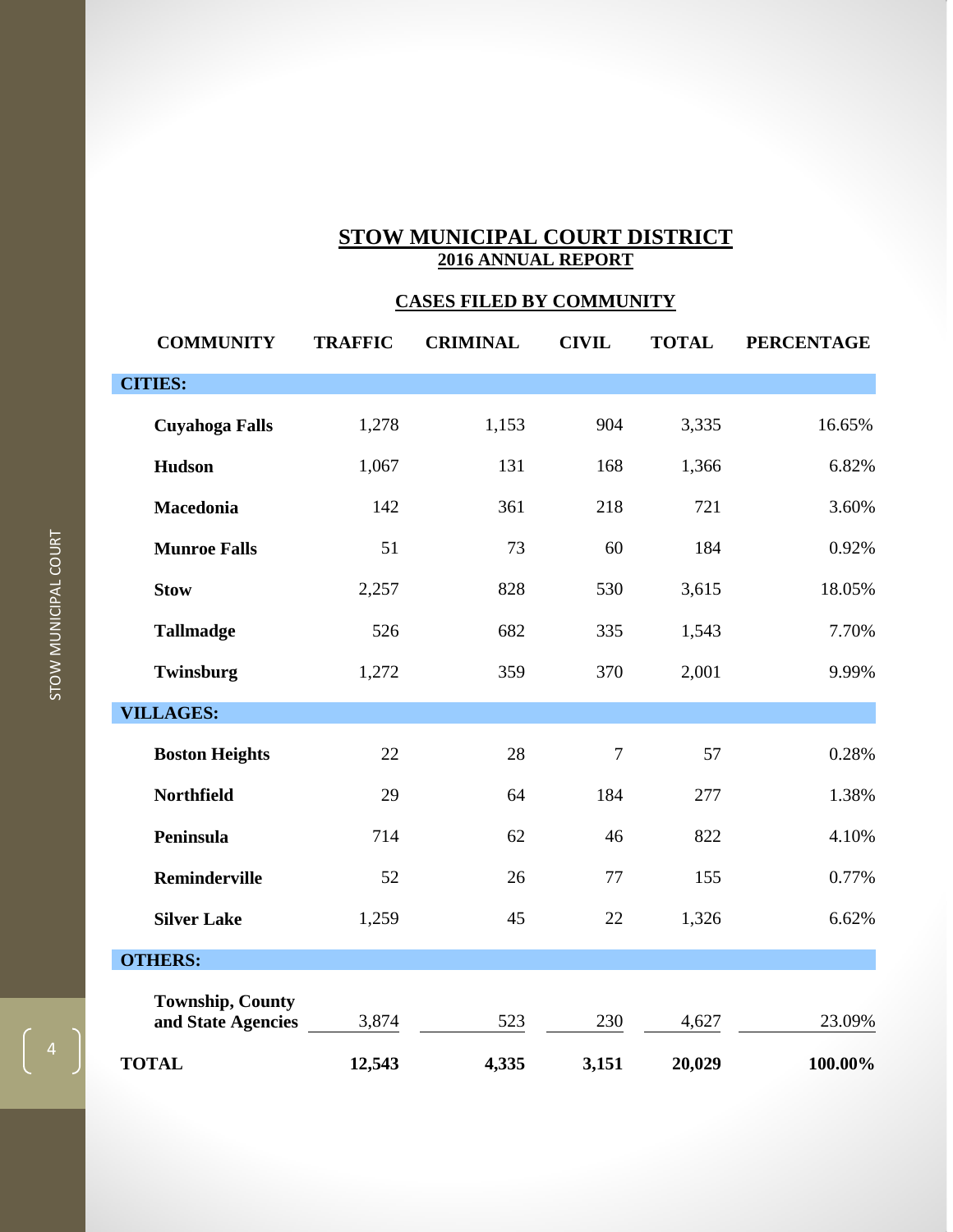## **BAIL BOND DIVISION ACTIVITY**

| <b>MONTH</b>                                    | <b>RECEIPTS</b>  | <b>DISBURSEMENTS</b>     |
|-------------------------------------------------|------------------|--------------------------|
| <b>January</b>                                  | \$<br>30,723.00  | \$<br>49,700.00          |
| February                                        | 37,000.00        | 26,520.00                |
| <b>March</b>                                    | 137,450.00       | 86,688.00                |
| <b>April</b>                                    | 60,555.00        | 98,810.00                |
| <b>May</b>                                      | 49,946.12        | 60,958.12                |
| June                                            | 37,482.00        | 67,535.00                |
| July                                            | 23,960.00        | 26,410.00                |
| <b>August</b>                                   | 33,285.00        | 30,075.00                |
| <b>September</b>                                | 47,970.00        | 41,330.00                |
| <b>October</b>                                  | 47,345.00        | 37,485.00                |
| <b>November</b>                                 | 34,225.00        | 32,490.00                |
| <b>December</b>                                 | 45,040.00        | 52,235.00                |
|                                                 | \$<br>584,981.12 | \$<br>610,236.12         |
| <b>Bail Bond Account Balance: 12-31-15</b>      |                  | \$<br>173,217.00         |
| <b>Bail Bond Account Receipts for 2016</b>      |                  | 584,981.12               |
| <b>Book Adjustments</b>                         |                  | \$<br>0.00<br>758,198.12 |
|                                                 |                  |                          |
| <b>Bail Bond Account Disbursements for 2016</b> |                  | (610, 236.12)            |
| <b>Bail Bond Account Balance: 12-31-16</b>      | \$<br>147,962.00 |                          |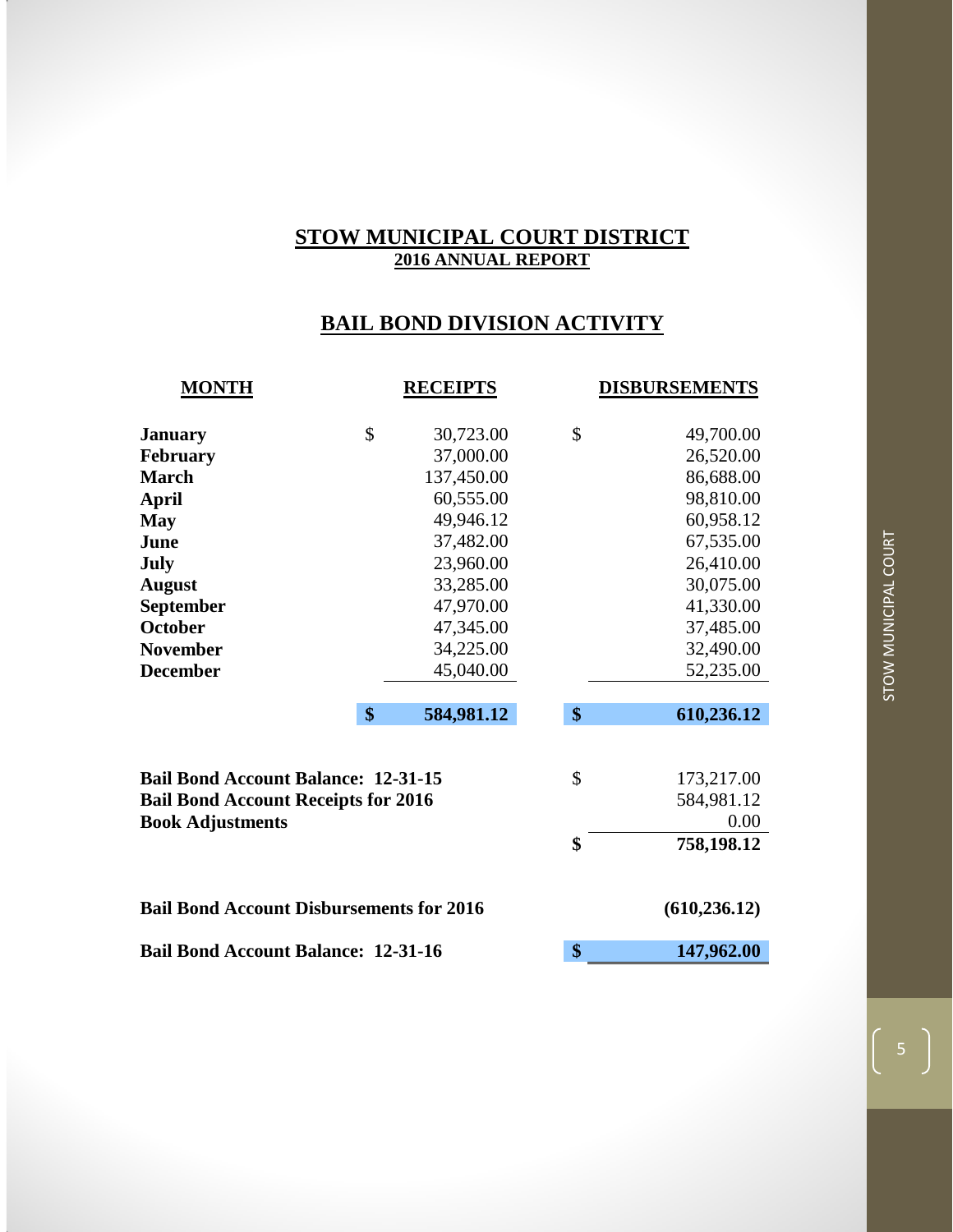## **CIVIL DIVISION ACTIVITY**

| <b>MONTH</b>                                | <b>RECEIPTS</b>    | <b>DISBURSEMENTS</b> |
|---------------------------------------------|--------------------|----------------------|
| <b>January</b>                              | \$<br>256,803.78   | \$<br>213,443.71     |
| <b>February</b>                             | 120,840.14         | 203,808.62           |
| <b>March</b>                                | 235,700.65         | 196,291.80           |
| April                                       | 166,702.81         | 177,856.09           |
| <b>May</b>                                  | 153,761.79         | 147,218.59           |
| June                                        | 174,976.64         | 199,697.65           |
| <b>July</b>                                 | 167,205.91         | 174,151.33           |
| <b>August</b>                               | 200,749.59         | 190,600.69           |
| <b>September</b>                            | 199,616.70         | 200,721.14           |
| <b>October</b>                              | 178,444.32         | 120,619.93           |
| <b>November</b>                             | 156,386.91         | 212,918.24           |
| <b>December</b>                             | 171,071.83         | 197,644.41           |
|                                             | \$<br>2,182,261.07 | \$<br>2,234,972.20   |
| <b>Civil Account Balance: 12-31-15</b>      |                    | \$<br>131,339.60     |
| <b>Civil Account Receipts for 2016</b>      |                    | 2,182,261.07         |
| <b>Book Adjustments</b>                     |                    | 0.00                 |
|                                             |                    | \$<br>2,313,600.67   |
| <b>Civil Account Disbursements for 2016</b> |                    | (2,234,972.20)       |
| <b>Civil Account Balance: 12-31-16</b>      |                    | \$<br>78,628.47      |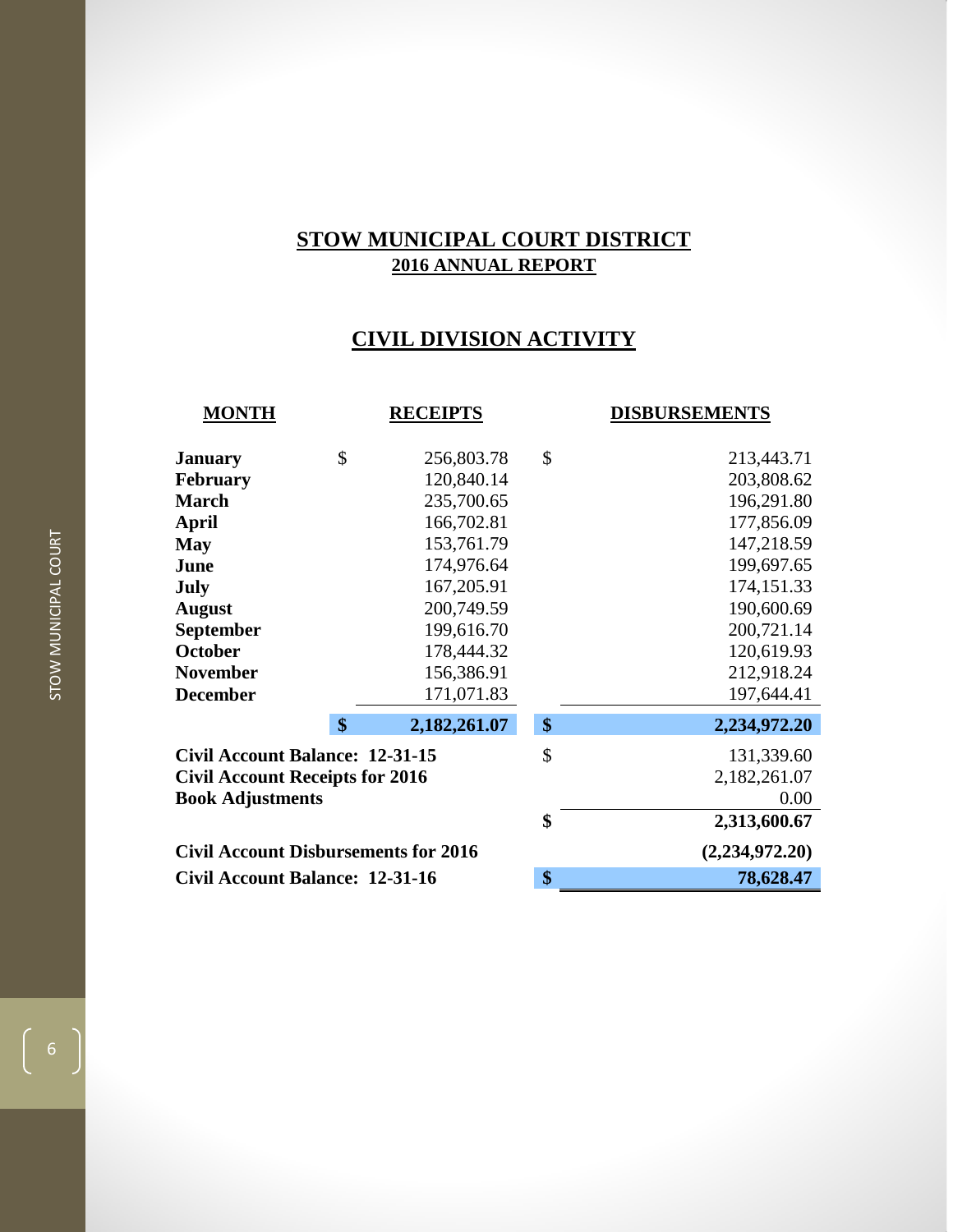#### **2016 ANNUAL REPORT**

#### **CIVIL DIVISION: RECEIPT BREAKDOWN January 2016 – June 2016**

| Government Agency                 | January          |      | February   | March      | April      | May        | June       |
|-----------------------------------|------------------|------|------------|------------|------------|------------|------------|
|                                   | \$               | \$   |            | \$         | \$         | \$         | \$         |
| <b>Clerk and Bailiff Fees</b>     | 48.912.51        |      | 45.627.73  | 57,183.32  | 43.963.70  | 41.050.02  | 51,411.49  |
| Legal News for Bailiff Sale       | 2.899.00         |      | 2,574.00   | 2,912.00   | 2,756.00   | 2.106.00   | 3,315.00   |
| State of Ohio Legal Aid Societies | 6,153.84         |      | 5,641.02   | 6,342.93   | 5,761.80   | 4,605.48   | 6,879.51   |
| Computer Fees (CRT)               | 804.00           |      | 774.00     | 852.00     | 747.00     | 621.00     | 879.00     |
| Computer Fees (CLK)               | 2,680.00         |      | 2,580.00   | 2,840.00   | 2,490.00   | 2,070.00   | 2,930.00   |
| <b>Special Project Fees</b>       | 5,360.00         |      | 5,160.00   | 5,700.00   | 4,980.00   | 4,140.00   | 5,860.00   |
| Poundage                          | 3,771.52         |      | 1,042.47   | 3,048.90   | 1,945.52   | 1,917.33   | 1,912.00   |
| Convenience Fee (CV)              | 0.00             |      | 0.00       | 0.00       | 0.00       | 0.00       | 93.23      |
| Deposits for Jury                 | 0.00             |      | 0.00       | 1,200.00   | 1,200.00   | 0.00       | 1,200.00   |
| <b>Bank Fees</b>                  |                  | 1.00 | 4.00       | 1.00       | 3.00       | 5.00       | 4.00       |
| Notary and Appraiser Fees         | 0.00             |      | 0.00       | 0.00       | 0.00       | 0.00       | 0.00       |
| Security for Cost                 | 0.00             |      | 0.00       | 0.00       | 0.00       | 0.000.00   |            |
| Judgments (Non-Garn)              | 945.99           |      | 4,822.41   | 4,704.67   | 6,386.16   | 1,725.47   | 5,842.76   |
| Judgments                         | 184,802.92       |      | 51,076.73  | 149,397.38 | 95,328.65  | 93,945.76  | 93,681.58  |
| <b>Witness Fees</b>               | 13.00            |      | 0.00       | 0.00       | 0.00       | 0.00       | 0.00       |
| <b>Sheriff</b> Fees               | 210.00           |      | 147.49     | 54.49      | 37.00      | 112.49     | 35.00      |
| Legal News for Bailiff Sale       | 0.00             |      | 0.00       | 0.00       | 0.00       | 0.00       | 0.00       |
| Landlord/Tenant Filing Fees       | 0.00             |      | 0.00       | 0.00       | 0.00       | 0.00       | 0.00       |
| <b>Bonds</b>                      | 0.00             |      | 0.00       | 0.00       | 0.00       | 0.00       | 0.00       |
| Bonds 10% Fee                     | 0.00             |      | 0.00       | 0.00       | 0.00       | 0.00       | 0.00       |
| Rent/Escrow for Landlord Tenant   | 0.00             |      | 0.00       | 0.00       | 0.00       | 0.00       | 0.00       |
| Refund/Overpay                    | 0.00             |      | 549.29     | 963.96     | 603.98     | 838.24     | 683.07     |
| Trusteeship Fee                   | 0.00             |      | 0.00       | 0.00       | 0.00       | 0.00       | 0.00       |
| <b>Trusteeship Pay</b>            | 250.00           |      | 750.00     | 500.00     | 500.00     | 500.00     | 250.00     |
| Warrants                          | 0.00             |      | 75.00      | 0.00       | 0.00       | 0.00       | 0.00       |
| Warrants (SP01)                   | 0.00             |      | 16.00      | 0.00       | 0.00       | 0.00       | 0.00       |
| Non-Negot Checks                  | 0.00             |      | 0.00       | 0.00       | 0.00       | 0.00       | 0.00       |
| Ninth District Appeals            | 0.00             |      | 0.00       | 0.00       | 0.00       | 125.00     | 0.00       |
| Miscellaneous                     | 0.00             |      | 0.00       | 0.00       | 0.00       | 0.00       | 0.00       |
| <b>Total:</b>                     | \$<br>256,803.78 |      | 120,840.14 | 235,700.65 | 166,702.81 | 153,761.79 | 174,976.64 |
| Wedding Fee (Clerk & Bailiff)     | 150.00           |      | 100.00     | 200.00     | 50.00      | 75.00      | 50.00      |

 $\begin{pmatrix} 7 \end{pmatrix}$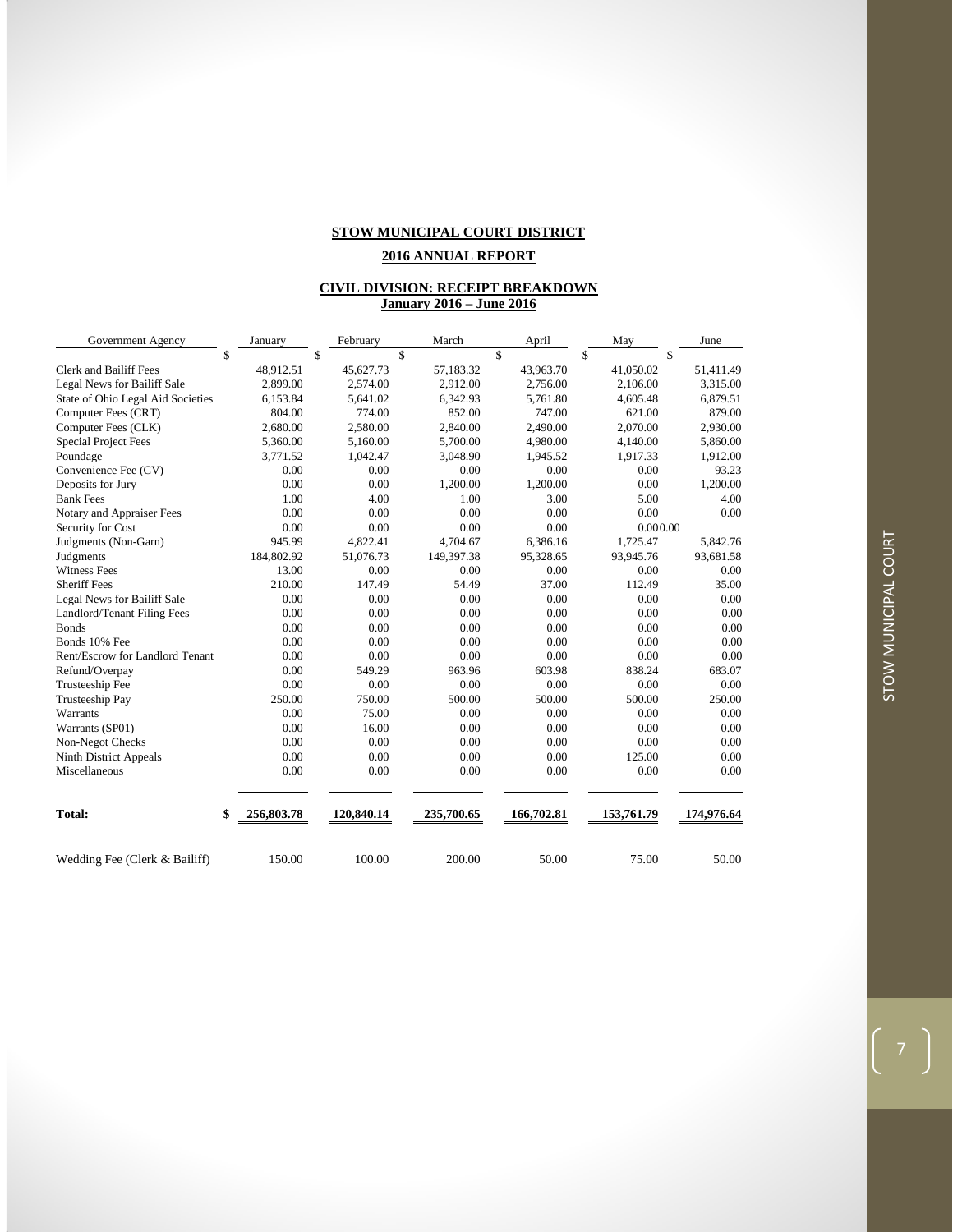#### **2016 ANNUAL REPORT**

#### **CIVIL DIVISION: RECEIPT BREAKDOWN July 2016 – December 2016**

| Government Agency                 | July             |    | August     |                    | September  | October      | November         |    | December      |  | 2016 Totals  |
|-----------------------------------|------------------|----|------------|--------------------|------------|--------------|------------------|----|---------------|--|--------------|
|                                   | \$               | \$ |            | $\mathbf{\hat{s}}$ |            | \$           | \$               | \$ |               |  |              |
| <b>Clerk and Bailiff Fees</b>     | 46.376.16        |    | 39,785.67  |                    | 47,164.90  | 54,952.02    | 41,621.16        |    | 43,381.57     |  | 561,430.25   |
| Legal News for Bailiff Sale       | 2,899.00         |    | 2,483.00   |                    | 3,445.00   | 2,964.00     | 2,704.00         |    | 2,691.00      |  | 33,748.00    |
| State of Ohio Legal Aid Societies | 6,153.84         |    | 5,308.38   |                    | 7,692.30   | 6,042.96     | 5,658.84         |    | 5,698.44      |  | 71,939.34    |
| Computer Fees (CRT)               | 798.00           |    | 699.00     |                    | 1,044.00   | 750.00       | 738.00           |    | 741.00        |  | 9,447.00     |
| Computer Fees (CLK)               | 2,660.00         |    | 2,330.00   |                    | 3,480.00   | 2,500.00     | 2,460.00         |    | 2,470.00      |  | 31,490.00    |
| <b>Special Project Fees</b>       | 5,320.00         |    | 4,660.00   |                    | 6,960.00   | 5,000.00     | 4,920.00         |    | 4,940.00      |  | 63,000.00    |
| Poundage                          | 1.991.61         |    | 2,826.05   |                    | 2,551.44   | 2,025.21     | 1,932.93         |    | 2,155.10      |  | 27,120.08    |
| Convenience Fee (CV)              | 79.55            |    | 68.26      |                    | 45.15      | 121.59       | 94.26            |    | 75.01         |  | 577.05       |
| Deposits for Jury                 | 400.00           |    | 0.00       |                    | 0.00       | 400.00       | 0.00             |    | 0.00          |  | 4,400.00     |
| <b>Bank Fees</b>                  | 2.00             |    | 1.00       |                    | 2.00       | 1.00         | 3.00             |    | 2.00          |  | 29.00        |
| Notary and Appraiser Fees         | 0.00             |    | 0.00       |                    | 0.00       | 0.00         | 0.00             |    | 0.00          |  | 0.00         |
| Security for Cost                 | 0.00             |    | 0.00       |                    | 0.00       | 0.00         | 0.00             |    | 0.00          |  | 0.00         |
| Judgments (Non-Garn)              | 2,137.37         |    | 2,423.97   |                    | 69.00      | 3,973.32     | 918.17           |    | 2,517.35      |  | 36,466.64    |
| Judgments                         | 97,583.88        |    | 138,476.85 |                    | 125,019.91 | 99,237.22    | 94,716.55        |    | 105,596.13    |  | 1,328,863.56 |
| <b>Witness Fees</b>               | 0.00             |    | 13.00      |                    | 13.00      | 125.00       | 0.00             |    | 0.00          |  | 164.00       |
| <b>Sheriff Fees</b>               | 0.00             |    | $-5.00$    |                    | 0.00       | 0.00         | 0.00             |    | 0.00          |  | 591.47       |
| Legal News for Bailiff Sale       | 0.00             |    | 0.00       |                    | 0.00       | 35.00        | 0.00             |    | 0.00          |  | 35.00        |
| Landlord/Tenant Filing Fees       | 0.00             |    | 0.00       |                    | 0.00       | 0.00         | 0.00             |    | 0.00          |  | 0.00         |
| <b>Bonds</b>                      | 0.00             |    | 0.00       |                    | 0.00       | 0.00         | 0.00             |    | 0.00          |  | 0.00         |
| Bonds 10% Fee                     | 0.00             |    | 0.00       |                    | 0.00       | 0.00         | 0.00             |    | 0.00          |  | 0.00         |
| Rent/Escrow for Landlord Tenant   | 0.00             |    | 0.00       |                    | 1,200.00   | 0.00         | 600.00           |    | 0.00          |  | 1,800.00     |
| Refund/Overpay                    | 304.50           |    | 1.267.41   |                    | 180.00     | 0.00         | 20.00            |    | 374.23        |  | 5,784.68     |
| Trusteeship Fee                   | 500.00           |    | 0.00       |                    | 0.00       | 67.00        | 0.00             |    | 0.00          |  | 567.00       |
| <b>Trusteeship Pay</b>            | 0.00             |    | 500.00     |                    | 750.00     | 0.00         | 0.00             |    | 430.00        |  | 4,430.00     |
| Warrants                          | 0.00             |    | 0.00       |                    | 0.00       | 250.00       | 0.00             |    | 0.00          |  | 325.00       |
| Warrants (SP01)                   | 0.00             |    | 0.00       |                    | 0.00       | 0.00         | 0.00             |    | 0.00          |  | 16.00        |
| Non-Negot Checks                  | 0.00             |    | 0.00       |                    | 0.00       | 0.00         | 0.00             |    | 0.00          |  | 0.00         |
| Ninth District Appeals            | 0.00             |    | 0.00       |                    | 0.00       | 0.00         | 0.00             |    | 0.00          |  | 125.00       |
| Miscellaneous                     | 0.00             |    | $-88.00$   |                    | 0.00       | 0.00         | 0.00             |    | 0.00          |  | (88.00)      |
| Total:                            | \$<br>167,205.91 | -S | 200,749.59 | -\$                | 199,616.70 | \$178,444.32 | \$<br>156,386.91 | -8 | 171,071.83 \$ |  | 2,182,261.07 |
| Wedding Fee (Clerk & Bailiff)     | 50.00            |    | 25.00      |                    | 75.00      | 50.00        | 50.00            |    | 25.00         |  | 900.00       |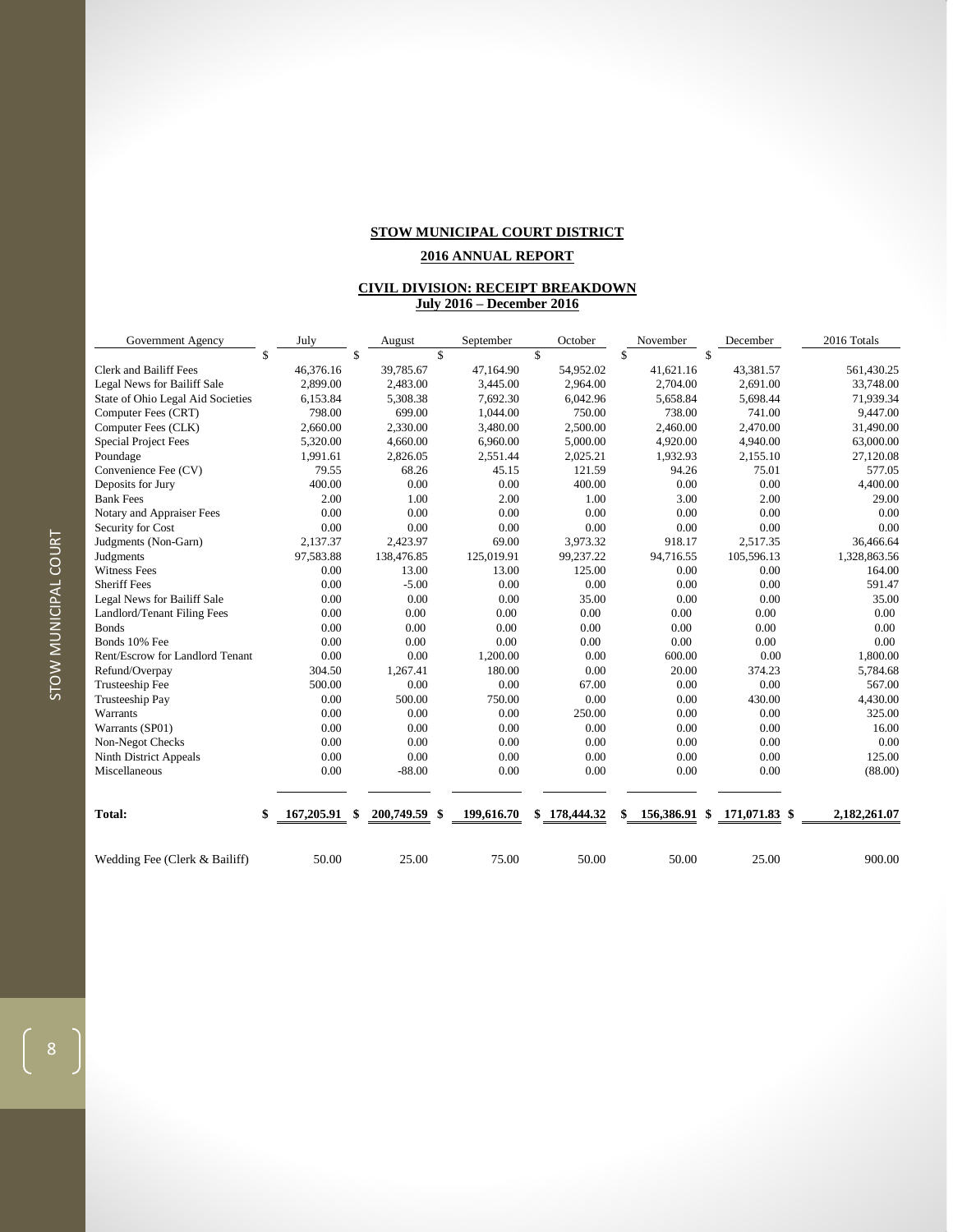#### **2016 ANNUAL REPORT**

#### **CIVIL DIVISION: DISBURSEMENT BREAKDOWN January 2016 – June 2016**

| Government Agency                 | January          | February          | March              | April      | May        | June            |
|-----------------------------------|------------------|-------------------|--------------------|------------|------------|-----------------|
|                                   | \$               | \$                | $\mathbf{\hat{S}}$ | \$         | \$         | \$              |
| Clerk and Bailiff Fees            | 47,531.43        | 48,827.51         | 45,627.73          | 57,183.32  | 43,963.70  | 41,050.02       |
| Legal News for Bailiff Sale       | 2.886.00         | 2.899.00          | 2,574.00           | 2.912.00   | 2.756.00   | 2,106.00        |
| State of Ohio Legal Aid Societies | 6,160.77         | 6,153.84          | 5,641.02           | 6,342.93   | 5,761.80   | 4,605.48        |
| Computer Fees (CRT)               | 801.00           | 804.00            | 774.00             | 852.00     | 747.00     | 621.00          |
| Computer Fees (CLK)               | 2,670.00         | 2,680.00          | 2,580.00           | 2,840.00   | 2,490.00   | 2,070.00        |
| <b>Special Project Fees</b>       | 5,340.00         | 5,360.00          | 5,160.00           | 5,700.00   | 4,980.00   | 4,140.00        |
| Poundage                          | 2.499.62         | 3.771.52          | 1.042.47           | 3.048.90   | 1,945.52   | 1,917.33        |
| Convenience Fee (CV)              | 0.00             | 0.00              | 0.00               | 0.00       | 0.00       | 0.00            |
| Deposits for Jury                 | 0.00             | 400.00            | 1.600.00           | 0.00       | 400.00     | 0.00            |
| <b>Bank Fees</b>                  | 0.00             | 4.00              | 21.00              | 3.00       | 1.00       | 7.00            |
| Notary and Appraiser Fees         | 0.00             | 0.00              | 20.00              | 0.00       | 0.00       | 0.00            |
| Security for Cost                 | 0.00             | 0.00              | 0.00               | 0.00       | 0.00       | 0.00            |
| Judgments (Non-Garn)              | 614.99           | 3.639.58          | 3.727.85           | 8.919.48   | 1.870.64   | 5.909.59        |
| Judgments                         | 139,342.90       | 124,777.20        | 125,167.06         | 89,292.56  | 81,646.44  | 134,569.70      |
| <b>Witness Fees</b>               | 0.00             | 15.40             | 128.80             | 0.00       | 0.00       | 0.00            |
| <b>Sheriff</b> Fees               | 35.00            | 287.49            | 118.19             | 142.00     | 80.66      | 112.49          |
| Legal News for Bailiff Sale       | 0.00             | 505.00            | 0.00               | 0.00       | 0.00       | 0.00            |
| Landlord/Tenant Filing Fees       | 3,300.00         | 0.00              | 0.00               | 0.00       | 0.00       | 0.00            |
| <b>Bonds</b>                      | 0.00             | 889.24            | 0.00               | 0.00       | 0.00       | 0.00            |
| Bonds 10% Fee                     | 0.00             | 0.00              | 0.00               | 0.00       | 0.00       | 0.00            |
| Rent/Escrow for Landlord Tenant   | 0.00             | 2,180.00          | 0.00               | 0.00       | 0.00       | 0.00            |
| Refund/Overpay                    | 12.00            | 614.84            | 993.68             | 619.90     | 450.83     | 1.089.04        |
| Trusteeship Fee                   | 0.00             | 0.00              | 0.00               | 0.00       | 0.00       | 0.00            |
| <b>Trusteeship Pay</b>            | 2,250.00         | 0.00              | 1,000.00           | 0.00       | 0.00       | 1,500.00        |
| Warrants                          | 0.00             | 0.00              | 75.00              | 0.00       | 0.00       | 0.00            |
| Warrants (SP01)                   | 0.00             | 0.00              | 16.00              | 0.00       | 0.00       | 0.00            |
| Non-Negot Checks                  | 0.00             | 0.00              | 0.00               | 0.00       | 0.00       | 0.00            |
| Ninth District Appeals            | 0.00             | 0.00              | 0.00               | 0.00       | 125.00     | 0.00            |
| Miscellaneous                     | 0.00             | 0.00              | 25.00              | 0.00       | 0.00       | 0.00            |
| Total:                            | \$<br>213,443.71 | 203,808.62<br>\$. | 196,291.80<br>\$   | 177,856.09 | 147,218.59 | 199,697.65<br>S |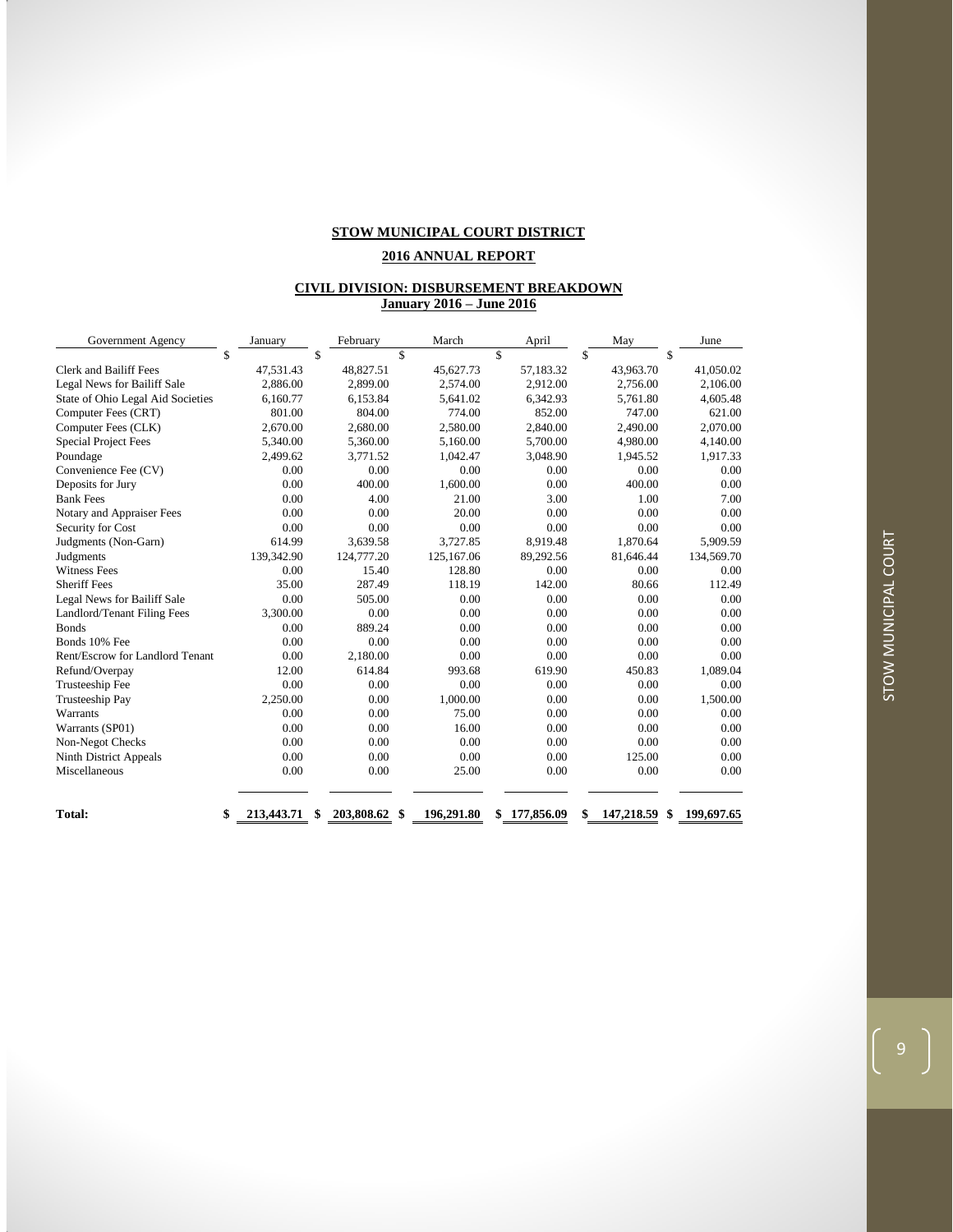#### **2016 ANNUAL REPORT**

#### **CIVIL DIVISION: DISBURSEMENT BREAKDOWN July 2016 – December 2016**

| Government Agency                 | July       | August                  | September  | October      | November   | December            | 2016 Totals  |
|-----------------------------------|------------|-------------------------|------------|--------------|------------|---------------------|--------------|
|                                   | \$         | \$<br>\$                |            | \$           | \$         | \$                  | \$           |
| <b>Clerk and Bailiff Fees</b>     | 51,459.69  | 46,327.96               | 39,785.67  | 47,199.90    | 54,917.02  | 41,621.16           | 565,495.11   |
| Legal News for Bailiff Sale       | 3,315.00   | 2,899.00                | 2,483.00   | 3,445.00     | 2,964.00   | 2,704.00            | 33,943.00    |
| State of Ohio Legal Aid Societies | 6,879.51   | 6,153.84                | 5,308.38   | 7,692.30     | 6,042.96   | 5,658.84            | 72,401.67    |
| Computer Fees (CRT)               | 879.00     | 798.00                  | 699.00     | 1,044.00     | 750.00     | 738.00              | 9,507.00     |
| Computer Fees (CLK)               | 2,930.00   | 2,660.00                | 2,330.00   | 3,480.00     | 2,500.00   | 2,460.00            | 31,690.00    |
| <b>Special Project Fees</b>       | 5,860.00   | 5,320.00                | 4,660.00   | 6,960.00     | 5,000.00   | 4,920.00            | 63,400.00    |
| Poundage                          | 1,912.00   | 1,991.61                | 2.826.05   | 2,551.44     | 2,025.21   | 1.932.93            | 27,464.60    |
| Convenience Fee (CV)              | 93.23      | 79.55                   | 68.26      | 45.15        | 121.59     | 94.26               | 502.04       |
| Deposits for Jury                 | 1,600.00   | 400.00                  | 400.00     | 0.00         | 400.00     | 2,000.00            | 7,200.00     |
| <b>Bank Fees</b>                  | 1.00       | 2.00                    | 0.00       | 1.00         | 0.00       | 7.00                | 47.00        |
| Notary and Appraiser Fees         | 0.00       | 0.00                    | 0.00       | 300.00       | 0.00       | 0.00                | 320.00       |
| Security for Cost                 | 0.00       | 0.00                    | 0.00       | 105.18       | 0.00       | 0.00                | 105.18       |
| Judgments (Non-Garn)              | 2,101.06   | 2,460.28                | 69.00      | 1,742.61     | 3,079.35   | 2,586.88            | 36,721.31    |
| Judgments                         | 96,702.89  | 120,594.49              | 140,889.38 | 43,770.07    | 135,098.11 | 130,824.33          | 1,362,675.13 |
| <b>Witness Fees</b>               | 0.00       | 0.00                    | 0.00       | 125.00       | 0.00       | 71.00               | 340.20       |
| <b>Sheriff Fees</b>               | 0.00       | 45.00                   | 0.00       | 90.60        | 0.00       | 59.01               | 970.44       |
| Legal News for Bailiff Sale       | 0.00       | 0.00                    | 0.00       | 274.68       | 0.00       | 0.00                | 779.68       |
| Landlord/Tenant Filing Fees       | 0.00       | 0.00                    | 0.00       | 0.00         | 0.00       | 0.00                | 3,300.00     |
| <b>Bonds</b>                      | 0.00       | 0.00                    | 0.00       | 0.00         | 0.00       | 0.00                | 889.24       |
| Bonds 10% Fee                     | 0.00       | 0.00                    | 0.00       | 0.00         | 0.00       | 0.00                | 0.00         |
| Rent/Escrow for Landlord Tenant   | 0.00       | 0.00                    | 0.00       | 0.00         | 0.00       | 1,800.00            | 3,980.00     |
| Refund/Overpay                    | 417.95     | 868.96                  | 443.45     | 302.00       | 20.00      | 167.00              | 5,999.65     |
| Trusteeship Fee                   | 0.00       | 0.00                    | 0.00       | 0.00         | 0.00       | 0.00                | 0.00         |
| Trusteeship Pay                   | 0.00       | 0.00                    | 758.95     | 1,491.00     | 0.00       | 0.00                | 6,999.95     |
| Warrants                          | 0.00       | 0.00                    | 0.00       | 0.00         | 0.00       | 0.00                | 75.00        |
| Warrants (SP01)                   | 0.00       | 0.00                    | 0.00       | 0.00         | 0.00       | 0.00                | 16.00        |
| Non-Negot Checks                  | 0.00       | 0.00                    | 0.00       | 0.00         | 0.00       | 0.00                | 0.00         |
| Ninth District Appeals            | 0.00       | 0.00                    | 0.00       | 0.00         | 0.00       | 0.00                | 125.00       |
| Miscellaneous                     | 0.00       | 0.00                    | 0.00       | 0.00         | 0.00       | 0.00                | 25.00        |
| Total:                            | 174,151.33 | 190,600.69<br>-\$<br>\$ | 200,721.14 | \$120,619.93 | 212,918.24 | 197,644.41 \$<br>-S | 2,234,972.20 |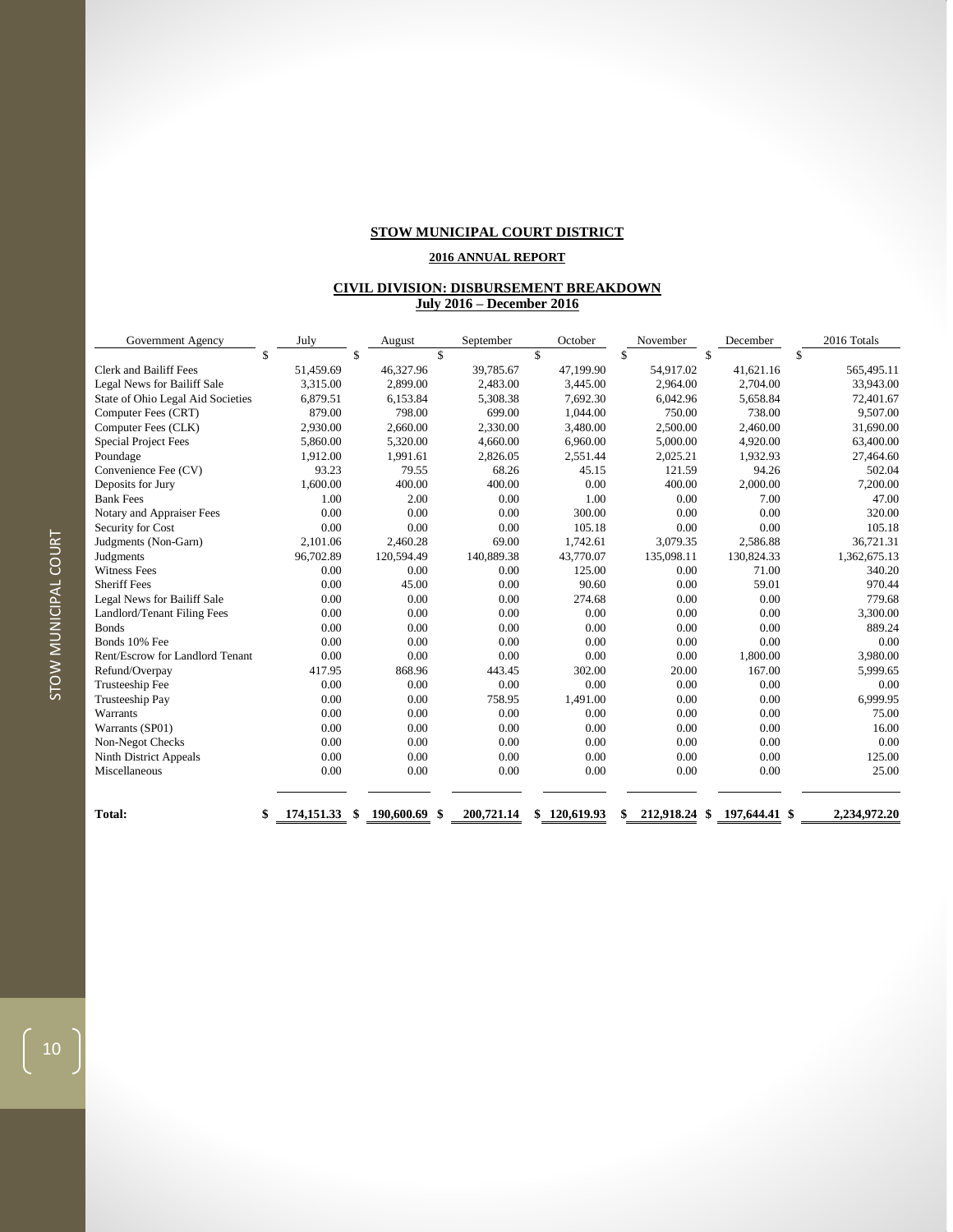## **CRIMINAL DIVISION ACTIVITY**

| <b>MONTH</b>                                   | <b>RECEIPTS</b>    |                   | <b>DISBURSEMENTS</b> |
|------------------------------------------------|--------------------|-------------------|----------------------|
|                                                |                    |                   |                      |
| <b>January</b>                                 | \$<br>361,741.98   | \$                | 396,173.50           |
| February                                       | 417,314.20         |                   | 355,399.91           |
| <b>March</b>                                   | 450,800.23         |                   | 435,549.07           |
| <b>April</b>                                   | 366,843.82         |                   | 434,836.21           |
| <b>May</b>                                     | 387, 377. 32       |                   | 369,883.46           |
| June                                           | 400,232.21         |                   | 394,151.78           |
| July                                           | 345,587.24         |                   | 396,352.62           |
| <b>August</b>                                  | 389,555.16         |                   | 347,169.53           |
| September                                      | 366,761.93         |                   | 385,782.65           |
| October                                        | 338,971.19         |                   | 366,277.78           |
| <b>November</b>                                | 288,957.76         |                   | 337,105.09           |
| <b>December</b>                                | 312,799.67         |                   | 287,837.49           |
|                                                |                    |                   |                      |
|                                                | \$<br>4,426,942.71 | $\boldsymbol{\$}$ | 4,506,519.09         |
|                                                |                    |                   |                      |
|                                                |                    |                   |                      |
| <b>Criminal Account Balance: 12-31-15</b>      |                    | $\mathcal{S}$     | 388,656.05           |
| <b>Criminal Account Receipts for 2016</b>      |                    |                   | 4,426,942.71         |
| <b>Criminal Account Interest: 2016</b>         |                    |                   | 0.00                 |
| <b>Book Adjustments</b>                        |                    |                   | 0.00                 |
|                                                |                    | \$                | 4,815,598.76         |
|                                                |                    |                   |                      |
|                                                |                    |                   |                      |
| <b>Criminal Account Disbursements for 2016</b> |                    |                   | (4,506,519.09)       |
| <b>Criminal Account Balance: 12-31-16</b>      | \$                 | 309,079.67        |                      |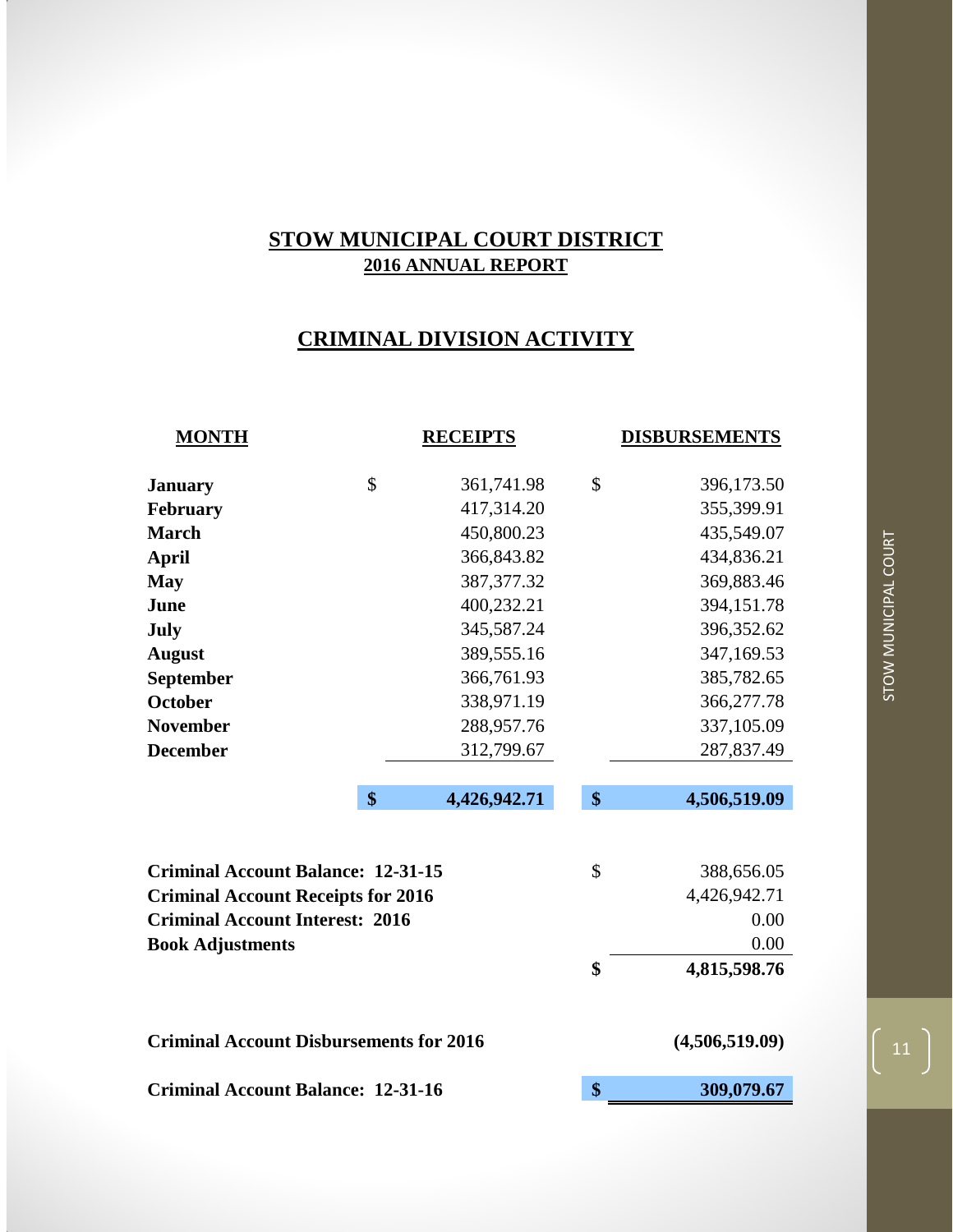## **CRIMINAL DIVISION: RECEIPT BREAKDOWN January 2016 - June 2016**

| Government Agency                                                | January           | February             | March                | April            | May               | June                 |
|------------------------------------------------------------------|-------------------|----------------------|----------------------|------------------|-------------------|----------------------|
|                                                                  | \$                | \$                   | \$                   | \$               | Ś                 | \$                   |
| <b>State Patrol</b>                                              | 2,825.00          |                      |                      | 8,011.00         | 8,619.89          | 10,293.62            |
|                                                                  |                   | 3,362.50             | 4,353.50             | 8,580.00         |                   | 9,905.00             |
| Victims of Crime<br><b>Public Defenders</b>                      | 7,114.00<br>30.00 | 8,462.78<br>75.00    | 9,555.00             | 0.00             | 9,357.00<br>15.00 | 30.00                |
| Indigent Defense Support Fund/Public Defenders (2949.091)        | 16,928.00         | 19,997.00            | 75.00<br>22,940.00   | 20,636.50        | 22,297.41         | 23,882.21            |
| Indigent Defense Support Fund-Bond (2937.22)                     | 965.00            | 1,164.00             | 1,512.00             | 896.00           | 712.00            | 712.00               |
| Indigent Defense Support Fund (SB 209)                           | 2,673.50          | 2,731.50             | 2,798.00             | 2,129.00         | 2,094.00          | 2,217.00             |
| Drug Law Enforcement Fund (HB 562)                               | 2,250.23          | 2,673.63             | 2,993.40             | 2,831.65         | 2,978.81          | 3,153.31             |
| Criminal Justice Program Services Fund (HB 562)                  | 72.92             | 86.62                | 97.20                | 91.85            | 96.69             | 102.19               |
| Indigent Defense Support Fund (HB 562)                           | 3,310.50          | 3,933.50             | 4,419.00             | 4,179.00         | 4,395.00          | 4,637.00             |
| State Highway Safety Fund (SB 17)                                | 65.00             | 97.50                | 83.21                | 61.79            | 85.00             | 62.50                |
| Expungements                                                     | 300.00            | 450.00               | 630.00               | 330.00           | 480.00            | 240.00               |
| Dept of Liquor Control                                           | 0.00              | 150.00               | 0.00                 | 100.00           | 0.00              | 700.00               |
| <b>Board of Pharmacy</b>                                         | 2,158.00          | 2,598.00             | 3,135.00             | 2,632.00         | 2,436.00          | 2,933.00             |
| Dept of Natural Resources                                        | 376.00            | 0.00                 | 0.00                 | 0.00             | 0.00              | 0.00                 |
| Ohio Dept. of Taxation                                           | 0.00              | 0.00                 | 0.00                 | 0.00             | 150.00            | 100.00               |
| Child Restraint                                                  | 0.00              | 30.00                | 0.00                 | 30.00            | 0.00              | 30.00                |
| <b>Seat Belt Violations</b>                                      | 917.00            | 1,105.00             | 1,725.00             | 1,468.00         | 2,145.00          | 2,698.00             |
| Summit County                                                    | 37,381.85         | 41,845.81            | 45,422.38            | 26,784.22        | 32,745.28         | 30,091.20            |
| <b>OSP</b> County                                                | 743.20            | 630.00               | 870.70               | 1,602.20         | 1,723.97          | 2,143.72             |
| Public Defender's App. Fee                                       | 970.00            | 742.00               | 833.00               | 780.00           | 910.00            | 719.00               |
| Fines: Stow Ord.                                                 | 13,762.50         | 12,591.50            | 13,534.50            | 9,690.00         | 12,332.00         | 11,814.00            |
| Fines: State Patrol                                              | 2,417.80          | 2,730.00             | 3,747.80             | 6,408.80         | 6,895.91          | 8,234.90             |
| Stow Costs: City & State Ord.                                    | 121,816.82        | 147,088.61           | 163,860.04           | 123,573.19       | 129,285.15        | 132,504.56           |
| City of Cuyahoga Falls                                           | 2,063.00          | 3,316.00             | 2,609.00             | 1,741.00         | 2,417.00          | 1,063.40             |
| City of Hudson                                                   | 5,176.00          | 4,576.00             | 8,095.00             | 11,151.00        | 7,249.29          | 5,647.00             |
| City of Macedonia                                                | 910.00            | 1,302.00             | 2,032.00             | 740.40           | 460.00            | 1,000.00             |
| City of Munroe Falls                                             | 812.00            | 1,726.00             | 458.00               | 1,639.00         | 1,270.00          | 1,050.00             |
| City of Tallmadge                                                | 3,824.00          | 5,744.00             | 5,334.00             | 4,145.00         | 3,753.51          | 2,880.49             |
| City of Twinsburg                                                | 8,735.80          | 12,247.20            | 9,823.00             | 7,363.05         | 8,661.57          | 8,508.00             |
| Village of Boston Hts.                                           | 0.00              | 0.00                 | 0.00                 | 0.00             | 500.00            | 0.00                 |
| Village of Northfield                                            | 150.00            | 100.00               | 250.00               | 0.00             | 0.00              | 100.00               |
| Village of Peninsula                                             | 5,015.00          | 5,720.00             | 4,209.00             | 3,330.00         | 2,605.00          | 4,500.00             |
| Village of Reminderville                                         | 135.00            | 135.00               | 360.00               | 125.00           | 0.00              | 105.00               |
| Village of Silver Lake                                           | 4,827.00          | 8,376.00             | 4,838.00             | 7,076.00         | 6,024.00          | 6,815.00             |
| Jury Fees                                                        | 0.00              | 902.00               | 532.80               | 0.00             | 0.00              | 360.00               |
| <b>Witness Fees</b>                                              | 48.00             | 6.00                 | 74.99                | 24.00            | 54.00             | 24.00                |
| <b>Sheriff</b> Fees                                              | 320.47            | 1,086.43             | 415.99               | 296.47           | 614.26            | 265.82               |
| Restitution                                                      | 13,815.97         | 5,678.25             | 11,219.59            | 4,247.80         | 4,636.91          | 9,840.14             |
| Refunds                                                          | 1,094.00          | 377.63               | 738.00               | 640.00           | 935.28            | 727.90               |
| Interest                                                         | 0.00              | 0.00                 | 0.00                 | 0.00             | 0.00              | 0.00                 |
| <b>LEEF</b>                                                      | 790.00            | 887.00               | 1,046.00             | 456.00           | 859.00            | 699.00               |
| <b>Computer Fees</b><br>(CRT)                                    | 3,250.00          | 3,723.05             | 4,222.00             | 3,735.95         | 4,019.00          | 4,192.00             |
| (CLK)<br><b>Computer Fees</b>                                    | 10,830.00         | 12,448.60            | 14,080.00            | 12,384.00        | 13,472.00         | 13,896.00            |
| ATA                                                              | 780.00            | 824.00               | 886.00               | 605.00           | 712.00            | 980.00               |
| Indigent Driver's Alcohol Treatment Fund (HB 562)                | 994.35            | 1,181.25             | 1,325.40             | 1,252.50         | 1,318.50          | 1,393.50             |
| Incarceration<br>State Mandated Alcohol Monitoring Fund (SB 17)  | 2,014.50          | 2,212.00<br>1,289.50 | 2,212.00<br>1,658.00 | 1,822.00         | 1,598.00          | 1,998.00<br>1,252.50 |
| Metro Parks Ak/Cl                                                | 1,527.00<br>50.00 | $0.00\,$             | 60.00                | 894.00<br>100.00 | 1,015.00<br>85.00 | 50.00                |
| Water Craft                                                      | 0.00              | 0.00                 | 0.00                 | 0.00             | 0.00              | 0.00                 |
| Police Agency Drug Fines                                         | 2,128.00          | 2,038.00             | 3,290.00             | 2,302.00         | 1,904.00          | 3,317.00             |
| Prob Services Fund                                               | 26,474.54         | 21,771.29            | 28,390.56            | 22,332.47        | 21,114.95         | 21,038.85            |
| Citizen's Reward Program                                         | 133.00            | 122.00               | 165.00               | 105.00           | 136.17            | 143.00               |
| Convenience Fees (CR/TR)<br>Summit CO. B.W. Service Fee          | 77.44<br>0.00     | 115.80<br>0.00       | 237.42<br>0.00       | 1,454.53<br>0.00 | 115.95<br>0.00    | 3,153.55<br>0.00     |
| <b>Warrant Blocks</b>                                            | 0.00              | 0.00                 | 0.00                 | 0.00             | 0.00              | 0.00                 |
| <b>BMV/OLF</b>                                                   | 0.00              | 0.00                 | 0.00                 | 0.00             | 0.00              | 0.00                 |
| Summit Co. Humane Society                                        | 0.00              | 900.00               | 0.00                 | 0.00             | 0.00              | 0.00                 |
| Court of Appeals                                                 | 125.00            | 0.00                 | 250.00               | 0.00             | 125.00            | 0.00                 |
| Transfer to Bond Account                                         | $0.00\,$          | 0.00                 | 0.00                 | 0.00             | 0.00              | 0.00                 |
| <b>Attorney General Money Transfer</b>                           | 0.00              | 0.00                 | 0.00                 | 0.00             | 0.00              | 0.00                 |
| Akron Law Library Assessment<br>UAC Diversion Program Comm. Cost | 0.00<br>1,300.00  | 0.00<br>490.00       | 0.00<br>1,800.00     | 0.00<br>1,500.00 | 0.00<br>750.00    | 0.00<br>1,400.00     |
| Mayor's Court IDAT Funds                                         | 268.50            | 25.00                | 354.60               | 406.50           | 242.50            | 425.50               |
| 3rd Party Collection Fee                                         | 792.99            | 835.25               | 1,200.40             | 143.40           | 347.40            | 321.50               |
| Credit Card Service Fee                                          | 0.00              | 0.00                 | 0.00                 | 0.00             | 0.00              | 0.00                 |
| Special Projects Donations                                       | 0.00              | 0.00                 | 0.00                 | $0.00\,$         | 0.00              | 0.00                 |
| Special Projects                                                 | 46,203.10         | 64,614.00            | 56,048.75            | 54,016.55        | 60,627.92         | 55,881.85            |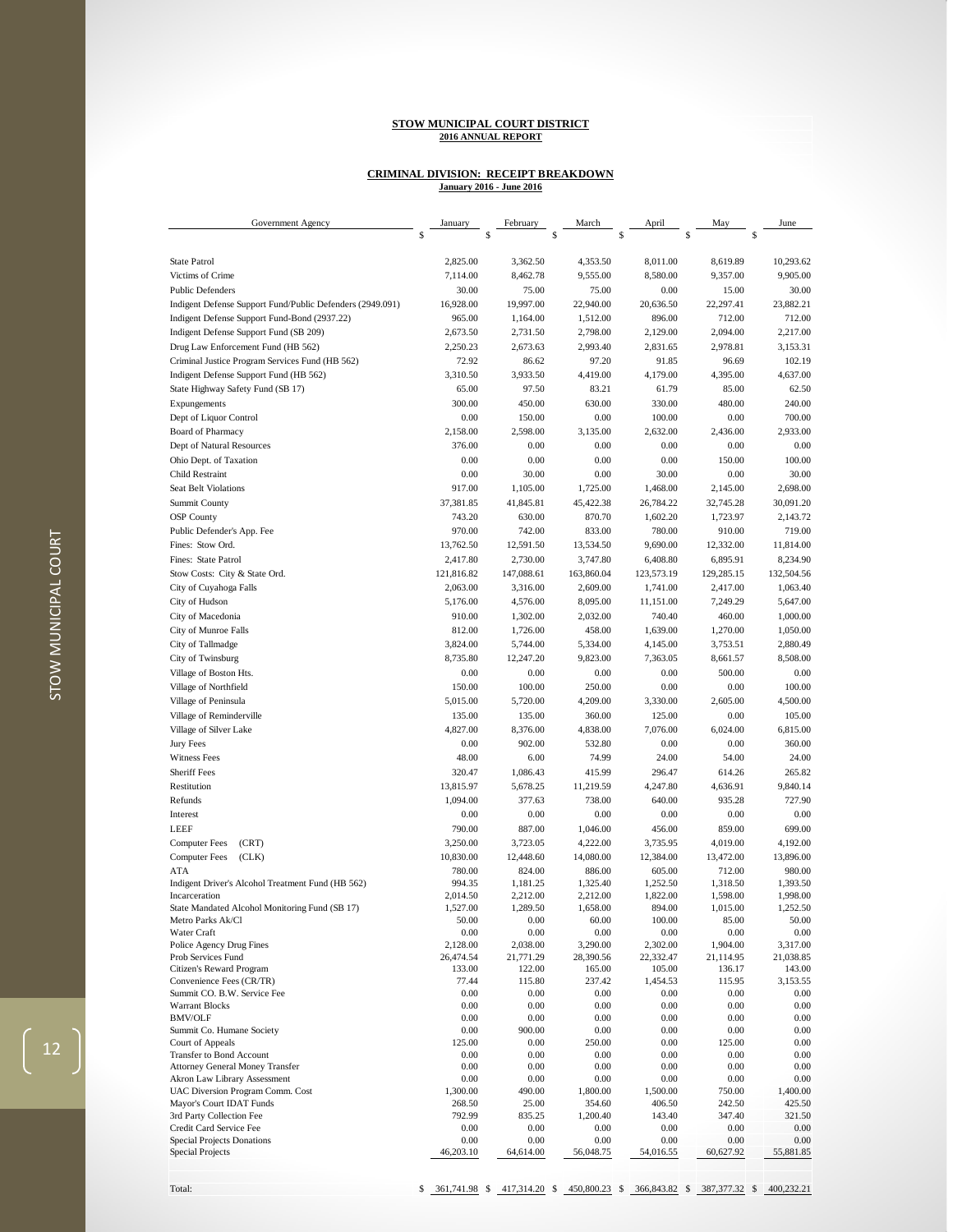## **CRIMINAL DIVISION: RECEIPT BREAKDOWN July 2016 - December 2016**

| Government Agency                                                  | July                 | August               | September             | October              | November             | December              | 2016 Totals             |
|--------------------------------------------------------------------|----------------------|----------------------|-----------------------|----------------------|----------------------|-----------------------|-------------------------|
|                                                                    | Ś                    | \$                   |                       | \$                   | \$                   | \$                    | \$                      |
|                                                                    |                      |                      |                       |                      |                      |                       |                         |
| <b>State Patrol</b><br>Victims of Crime                            | 5,689.50<br>7,975.00 | 6,931.00             | 9,790.50              | 6,962.50             | 2,993.50             | 4,646.89<br>7,172.00  | 74,479.40               |
| <b>Public Defenders</b>                                            | 30.00                | 8,843.00<br>15.00    | 8,872.00<br>15.00     | 7,891.92<br>30.00    | 6,738.08<br>0.00     | 0.00                  | 100,465.78<br>315.00    |
| Indigent Defense Support Fund/Public Defenders (2949.091)          | 19,102.88            | 20,877.39            | 21,247.11             | 18,774.00            | 16,067.00            | 17,144.00             | 239,893.50              |
| Indigent Defense Support Fund-Bond (2937.22)                       | 515.00               | 648.00               | 525.00                | 536.00               | 439.00               | 400.00                | 9,024.00                |
| Indigent Defense Support Fund (SB 209)                             | 1,575.00             | 1,547.00             | 1,684.12              | 1,941.88             | 1,356.00             | 2,083.00              | 24,830.00               |
| Drug Law Enforcement Fund (HB 562)                                 | 2,601.52             | 2,800.14             | 2,900.59              | 2,542.50             | 2,128.92             | 2,271.30              | 32,126.00               |
| Criminal Justice Program Services Fund (HB 562)                    | 84.48                | 90.86                | 94.05                 | 82.50                | 69.08                | 73.70                 | 1,042.14                |
| Indigent Defense Support Fund (HB 562)                             | 3,841.00             | 4,130.00             | 4,273.00              | 3,751.00             | 3,144.00             | 3,350.00              | 47,363.00               |
| State Highway Safety Fund (SB 17)                                  | 57.50                | 57.50                | 44.50                 | 58.00                | 37.50                | 77.50                 | 787.50                  |
| Expungements                                                       | 330.00               | 300.00               | 480.00                | 660.00               | 300.00               | 210.00                | 4,710.00                |
| Dept of Liquor Control                                             | 300.00               | 1,950.00             | 1,625.00              | 760.35               | 449.00               | 521.54                | 6,555.89                |
| <b>Board of Pharmacy</b>                                           | 1,513.00             | 1,393.00             | 2,428.00              | 1,885.00             | 2,013.00             | 1,031.00              | 26,155.00               |
| Dept of Natural Resources                                          | 0.00                 | 0.00                 | 0.00                  | 0.00                 | 0.00                 | 0.00                  | 376.00                  |
| Ohio Dept. of Taxation                                             | 0.00                 | 0.00                 | 100.00                | 0.00                 | 200.00               | 0.00                  | 550.00                  |
| <b>Child Restraint</b>                                             | 90.00                | 0.00                 | 105.00                | 0.00                 | 85.00                | 60.00                 | 430.00                  |
| Seat Belt Violations                                               | 1,803.00             | 1,235.00             | 1,972.00              | 1,835.00             | 968.00               | 1,292.00              | 19,163.00               |
| Summit County                                                      | 31,352.50            | 29,010.73            | 27,375.98             | 26,938.26            | 26,652.61            | 28,285.82             | 383,886.64              |
| <b>OSP</b> County                                                  | 1,137.90             | 1,386.20             | 1,958.10              | 1,380.50             | 578.70               | 876.38                | 15,031.57               |
| Public Defender's App. Fee                                         | 595.00               | 762.00               | 503.00                | 824.00               | 415.00               | 586.00                | 8,639.00                |
| Fines: Stow Ord.                                                   | 11,181.00            | 7,866.00             | 7,199.59              | 10,345.00            | 8,325.00             | 10,146.00             | 128,787.09              |
| Fines: State Patrol                                                | 4,651.60             | 5,644.80             | 7,932.40              | 5,562.00             | 2,314.80             | 3,505.51              | 60,046.32               |
| Stow Costs: City & State Ord.                                      | 112,646.04           | 128,310.47           | 124,763.75            | 108,535.18           | 91,159.63            | 93,861.74             | 1,477,405.18            |
| City of Cuyahoga Falls                                             | 2,422.00             | 2,716.00             | 1,238.00              | 734.00               | 1,093.00             | 1,488.00              | 22,900.40               |
| City of Hudson                                                     | 6,310.00             | 7,783.00             | 6,918.00              | 4,676.00             | 6,323.00             | 5,961.00              | 79,865.29               |
| City of Macedonia                                                  | 579.00<br>2,523.00   | 893.00               | 471.00                | 800.00               | 697.00               | 1,093.00              | 10,977.40<br>12,385.00  |
| City of Munroe Falls<br>City of Tallmadge                          | 2,209.00             | 1,000.00<br>4,134.00 | 50.00<br>3,006.00     | 455.00<br>3,664.00   | 1,402.00<br>3,460.00 | 0.00<br>3,066.00      | 45,220.00               |
| City of Twinsburg                                                  | 6,930.00             | 6,728.00             | 8,847.70              | 7,727.80             | 6,874.90             | 10,269.00             | 102,716.02              |
| Village of Boston Hts.                                             | 0.00                 | 0.00                 | 0.00                  | 0.00                 | 0.00                 | 30.64                 | 530.64                  |
| Village of Northfield                                              | 0.00                 | 0.00                 | 25.00                 | 350.00               | 0.00                 | 788.00                | 1,763.00                |
| Village of Peninsula                                               | 2,573.00             | 6,665.00             | 5,095.00              | 2,448.00             | 1,560.00             | 2,712.00              | 46,432.00               |
| Village of Reminderville                                           | 455.00               | 340.00               | 0.00                  | 340.00               | 375.00               | 125.00                | 2,495.00                |
| Village of Silver Lake                                             | 8,832.00             | 6,222.00             | 6,171.00              | 4,889.00             | 6,077.00             | 5,492.70              | 75,639.70               |
| Jury Fees                                                          | 360.00               | 0.00                 | 0.00                  | 0.00                 | 0.00                 | 0.00                  | 2,154.80                |
| <b>Witness Fees</b>                                                | 30.00                | 18.00                | 24.00                 | 36.00                | 0.00                 | 36.00                 | 374.99                  |
| <b>Sheriff Fees</b>                                                | 309.41               | 758.56               | 447.88                | 351.32               | 647.41               | 674.26                | 6,188.28                |
| Restitution                                                        | 3,867.11             | 4,020.77             | 2,496.83              | 9,511.33             | 4,196.33             | 5,008.25              | 78,539.28               |
| Refunds                                                            | 0.00                 | 551.33               | 78.00                 | 13.00                | 186.00               | 48.00                 | 5,389.14                |
| Interest                                                           | 0.00                 | 0.00                 | 0.00                  | 0.00                 | 0.00                 | 0.00                  | 0.00                    |
| LEEF                                                               | 449.00               | 496.00               | 625.00                | 629.00               | 400.00               | 747.00                | 8,083.00                |
| (CRT)<br><b>Computer Fees</b>                                      | 3,372.00             | 3,763.00             | 3,748.00              | 3,317.00             | 2,802.00             | 3,090.00              | 43,234.00               |
| <b>Computer Fees</b><br>(CLK)                                      | 11,222.64            | 12,486.36            | 12,459.00             | 11,007.50            | 9,407.50             | 10,291.00             | 143,984.60              |
| ATA                                                                | 983.00               | 815.00               | 1,010.00              | 880.00               | 703.00               | 985.00                | 10,163.00               |
| Indigent Driver's Alcohol Treatment Fund (HB 562)<br>Incarceration | 1,152.00<br>943.00   | 1,239.00<br>1,337.00 | 1,282.50<br>1,426.00  | 1,125.00<br>1,207.00 | 942.00<br>958.00     | 1,005.00<br>1,835.00  | 14,211.00<br>19,562.50  |
| State Mandated Alcohol Monitoring Fund (SB 17)                     | 1,002.50             | 852.62               | 1,097.38              | 1,024.00             | 751.50               | 1,247.50              | 13,611.50               |
| Metro Parks Ak/Cl                                                  | 350.00               | 0.00                 | 200.00                | 50.00                | 100.00               | 164.00                | 1,209.00                |
| Water Craft                                                        | 0.00                 | 0.00                 | 0.00                  | 0.00                 | 0.00                 | 0.00                  | 0.00                    |
| Police Agency Drug Fines<br>Prob Services Fund                     | 1,413.00             | 1,935.00             | 1,857.00<br>24,735.44 | 947.90<br>25,904.34  | 1,889.80             | 2,437.30<br>22,755.32 | 25,459.00<br>282,330.18 |
| Citizen's Reward Program                                           | 19,951.99<br>100.83  | 26,291.21<br>135.00  | 120.00                | 107.00               | 21,569.22<br>111.00  | 110.00                | 1,488.00                |
| Convenience Fees (CR/TR)                                           | 1,391.19             | 1,961.28             | 2,334.50              | 2,118.44             | 1,924.21             | 2,371.52              | 17,255.83               |
| Summit CO. B.W. Service Fee                                        | 0.00                 | 0.00                 | 0.00                  | 0.00                 | 0.00                 | 0.00                  | 0.00                    |
| <b>Warrant Blocks</b>                                              | 0.00                 | 0.00                 | 20.00                 | 25.00                | 30.00                | 0.00                  | 75.00                   |
| <b>BMV/OLF</b><br>Summit Co. Humane Society                        | 0.00<br>0.00         | 0.00<br>0.00         | 15.00<br>0.00         | 0.00<br>0.00         | 0.00<br>0.00         | 0.00<br>0.00          | 15.00<br>900.00         |
| Court of Appeals                                                   | 0.00                 | 0.00                 | 0.00                  | 0.00                 | 125.00               | 250.00                | 875.00                  |
| <b>Transfer to Bond Account</b>                                    | 0.00                 | 0.00                 | 0.00                  | 0.00                 | 0.00                 | 0.00                  | 0.00                    |
| <b>Attorney General Money Transfer</b>                             | 0.00                 | 0.00                 | 0.00                  | 0.00                 | 0.00                 | 0.00                  | 0.00                    |
| Akron Law Library Assessment                                       | 0.00                 | 0.00                 | 0.00                  | 0.00                 | 0.00                 | 0.00                  | 0.00                    |
| UAC Diversion Program Comm. Cost<br>Mayor's Court IDAT Funds       | 1,550.00<br>432.00   | 3,100.00<br>271.00   | 2,590.00<br>273.50    | 1,760.00<br>448.50   | 850.00<br>136.50     | 988.00<br>253.00      | 18,078.00<br>3,537.10   |
| 3rd Party Collection Fee                                           | 82.10                | 258.90               | 804.81                | 71.16                | 0.00                 | 47.00                 | 4,904.91                |
| Credit Card Service Fee                                            | 0.00                 | 0.00                 | 0.00                  | 0.00                 | 0.00                 | 0.00                  | 0.00                    |
| <b>Special Projects Donations</b>                                  | 0.00                 | 0.00                 | 0.00                  | 0.00                 | 0.00                 | 0.00                  | 0.00                    |
| Special Projects                                                   | 56,720.55            | 68,986.04            | 51,406.70             | 51,058.31            | 46,932.57            | 49,836.80             | 662,333.14              |
|                                                                    |                      |                      |                       |                      |                      |                       |                         |

 $\left( \begin{array}{c} 13 \end{array} \right)$ 

Total: S 345,587.24 \$ 389,555.16 \$ 366,761.93 \$ 338,971.19 \$ 288,957.76 \$ 312,799.67 \$ 4,426,942.71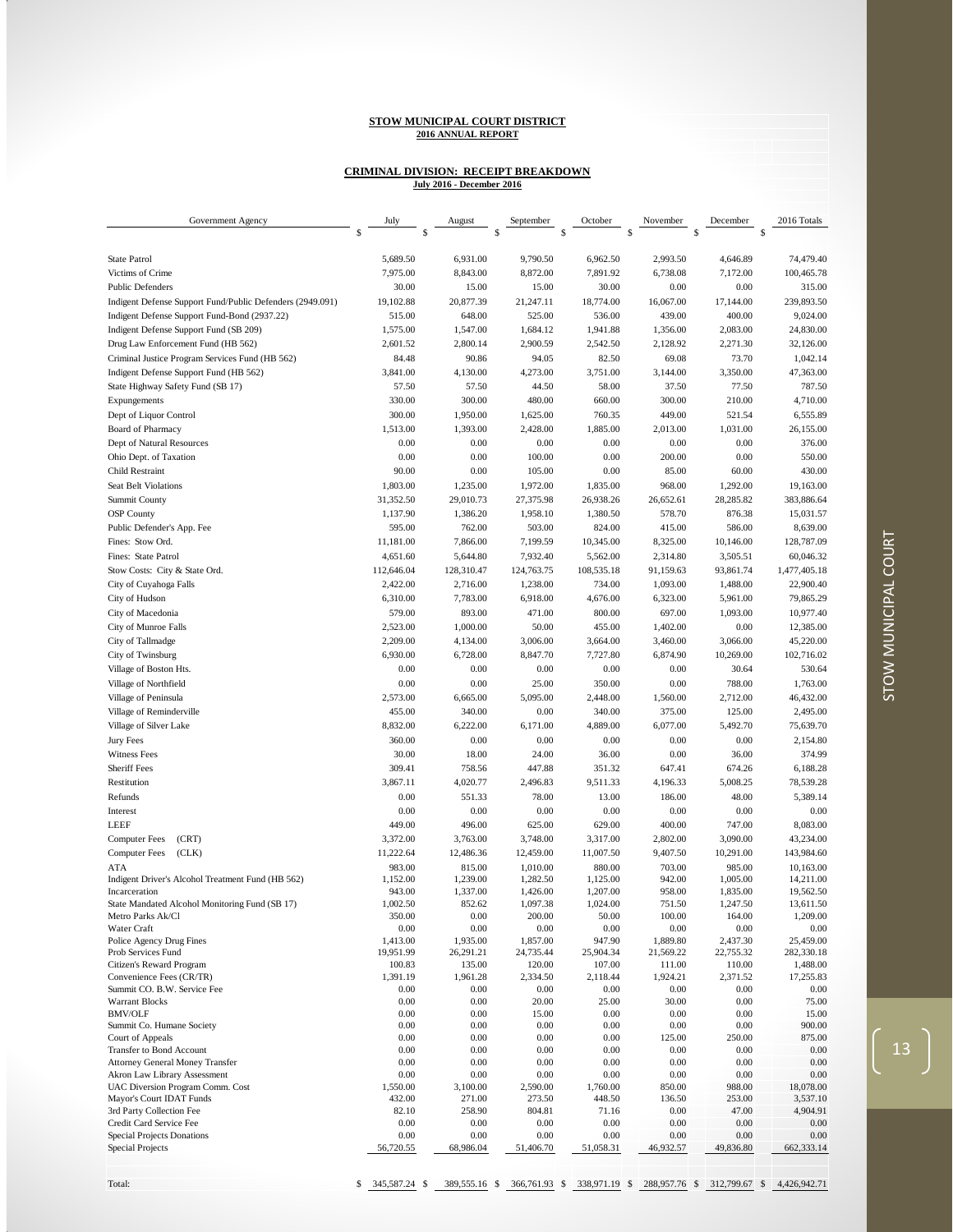#### **CRIMINAL DIVISION: DISBURSEMENT BREAKDOWN**

**January 2016 - June 2016**

| Government Agency                                            | January        | February      | March                | April          | May            | June              |
|--------------------------------------------------------------|----------------|---------------|----------------------|----------------|----------------|-------------------|
|                                                              | \$<br>\$       |               | \$<br>\$             |                | \$             | S                 |
|                                                              |                |               |                      |                |                |                   |
| <b>State Patrol</b>                                          | 4,222.26       | 2,825.00      | 3,362.50             | 4,353.50       | 8,011.00       | 8,686.89          |
| Victims of Crime                                             | 8,479.00       | 7,114.00      | 8,462.78             | 9,555.00       | 8,580.00       | 9,357.00          |
| <b>Public Defenders</b>                                      | 0.00           | 30.00         | 75.00                | 75.00          | 0.00           | 15.00             |
| Indigent Defense Support Fund/Public Defenders (2949.091)    | 20,111.00      | 16,928.00     | 19,997.00            | 22,940.00      | 20,636.50      | 22,297.41         |
| Indigent Defense Support Fund-Bond (2937.22)                 | 900.00         | 965.00        | 1,164.00             | 1,512.00       | 896.00         | 712.00            |
| Indigent Defense Support Fund (SB 209)                       | 2,419.00       | 2,673.50      | 2,731.50             | 2,798.00       | 2,129.00       | 2,094.00          |
| Drug Law Enforcement Fund (HB 562)                           | 2,627.59       | 2,250.23      | 2,673.63             | 2,993.40       | 2,831.65       | 2,978.81          |
| Criminal Justice Program Services Fund (HB 562)              | 85.26          | 72.92         | 86.62                | 97.20          | 91.85          | 96.69             |
| Indigent Defense Support Fund (HB 562)                       | 3,875.50       | 3,310.50      | 3,933.50             | 4,419.00       | 4,179.00       | 4,395.00          |
| State Highway Safety Fund (SB 17)                            | 72.50          | 65.00         | 97.50                | 83.21          | 61.79          | 85.00             |
| Expungements                                                 | 540.00         | 300.00        | 450.00               | 630.00         | 330.00         | 480.00            |
| Dept of Liquor Control                                       | 0.00           | 0.00          | 150.00               | 0.00           | 100.00         | 0.00              |
| Board of Pharmacy                                            | 1,915.00       | 2,158.00      | 2,598.00             | 3,135.00       | 2,632.00       | 2,436.00          |
| Dept of Natural Resources                                    | 124.00         | 376.00        | 0.00                 | 0.00           | 0.00           | 0.00              |
| Ohio Dept. of Taxation                                       | 450.00         | 0.00          | 0.00                 | 0.00           | 0.00           | 150.00            |
| <b>Child Restraint</b>                                       | 30.00          | 0.00          | 30.00                | 0.00           | 30.00          | 0.00              |
| Seat Belt Violations                                         | 1,170.00       | 917.00        | 1,105.00             | 1,725.00       | 1,468.00       | 2,145.00          |
| <b>Summit County</b>                                         | 38,927.20      | 37,933.35     | 43,372.43            | 43,512.26      | 26,616.22      | 32,745.28         |
| <b>OSP</b> County                                            | 840.45         | 743.20        | 630.00               | 870.70         | 1,602.20       | 1,737.37          |
| Public Defender's App. Fee                                   | 1,016.00       | 970.00        | 742.00               | 833.00         | 780.00         | 910.00            |
| Fines: Stow Ord.                                             | 11,650.00      | 14,059.50     | 13,665.71            | 12,163.29      | 10,529.00      | 11,493.00         |
| Fines: State Patrol                                          | 3,361.80       | 2,417.80      | 2,730.00             | 3,747.80       | 6,408.80       | 6,949.51          |
| Stow Costs: City & State Ord.                                | 131,661.21     | 121,986.29    | 146,894.14           | 163,835.04     | 123,573.19     | 129,285.15        |
| City of Cuyahoga Falls                                       | 2,851.29       | 2,080.71      | 4,144.10             | 1,302.90       | 1,378.00       | 2,085.47          |
| City of Hudson                                               | 4,769.00       | 4,908.00      | 5,280.46             | 7,390.54       | 11,218.00      | 7,182.29          |
| City of Macedonia                                            | 1,321.00       | 255.00        | 1,563.51             | 1,770.49       | 1,068.40       | 512.00            |
| City of Munroe Falls                                         | 1,572.00       | 812.00        | 2,020.57             | 507.43         | 1,295.00       | 1,270.00          |
| City of Tallmadge                                            | 4,903.00       | 4,092.00      | 5,974.82             | 5,540.18       | 3,898.00       | 3,933.51          |
| City of Twinsburg                                            | 11,490.00      | 8,365.80      | 12,891.54            | 9,178.66       | 7,862.05       | 8,430.57          |
| Village of Boston Hts.                                       | 49.00          | 14.99         | 0.66                 | $-15.65$       | 0.00           | 500.00            |
| Village of Northfield                                        | 0.00           | 150.00        | 200.69               | 149.31         | 0.00           | 0.00              |
| Village of Peninsula                                         | 4,258.00       | 5,015.00      | 6,068.67             | 3,860.33       | 3,330.00       | 2,605.00          |
| Village of Reminderville                                     | 434.00         | 135.00        | 200.11               | 294.89         | 125.00         | 0.00              |
| Village of Silver Lake                                       | 5,875.00       | 4,827.00      | 8,741.75             | 4,472.25       | 7,076.00       | 6,024.00          |
| Jury Fees                                                    | 0.00           | 0.00          | 1,132.80             | 0.00           | 0.00           | 360.00            |
| <b>Witness Fees</b>                                          | 72.00          | 6.00          | 48.00                | 18.00          | 32.99          | 72.00             |
| <b>Sheriff Fees</b>                                          | 371.23         | 928.46        | 656.95               | 440.47         | 582.79         | 354.38            |
| Restitution                                                  | 11,377.64      | 8,005.98      | 16,790.61            | 3,499.98       | 5,620.48       | 11,368.63         |
| Refunds                                                      | 1,408.00       | 473.00        | 906.63               | 829.00         | 622.25         | 1,048.93          |
| Interest                                                     | 0.00           | 0.00          | 0.00                 | 0.00           | 0.00           | 0.00              |
| <b>LEEF</b>                                                  | 777.00         | 790.00        | 887.00               | 1,046.00       | 456.00         | 859.00            |
| <b>Computer Fees</b><br>(CRT)                                | 3,579.00       | 3,250.00      | 3,723.05             | 4,222.00       | 3,735.95       | 4,019.00          |
| <b>Computer Fees</b><br>(CLK)                                | 12,208.00      | 10,830.00     | 12,448.60            | 14,080.00      | 12,384.00      | 13,472.00         |
| ATA                                                          | 611.00         | 780.00        | 824.00               | 886.00         | 605.00         | 712.00            |
| Indigent Driver's Alcohol Treatment Fund (HB 562)            | 1,162.65       | 994.35        | 1,181.25             | 1,325.40       | 1,252.50       | 1,318.50          |
| Incarceration                                                | 2,627.50       | 2,014.50      | 2,212.00             | 2,212.00       | 1,822.00       | 1,598.00          |
| State Mandated Alcohol Monitoring Fund (SB 17)               | 1,694.00       | 1,527.00      | 1,289.50<br>$0.00\,$ | 1,658.00       | 894.00         | 1,015.00<br>85.00 |
| Metro Parks Ak/Cl<br>Water Craft                             | 45.00<br>0.00  | 50.00<br>0.00 | 0.00                 | 60.00<br>0.00  | 100.00<br>0.00 | 0.00              |
| Police Agency Drug Fines                                     | 2,338.00       | 2,128.00      | 2,038.00             | 3,290.00       | 2,302.00       | 1,904.00          |
| Prob Services Fund                                           | 31,600.10      | 26,474.54     | 21,871.29            | 28,290.56      | 22,332.47      | 21,114.95         |
| Citizen's Reward Program                                     | 136.00         | 133.00        | 122.00               | 165.00         | 105.00         | 136.17            |
| Convenience Fees (CR/TR)                                     | 27.13          | 77.44         | 115.80               | 237.42         | 1,454.53       | 115.95            |
| Summit CO. B.W. Service Fee                                  | 0.00           | 0.00          | 0.00                 | 0.00           | 0.00           | 0.00              |
| <b>BMV/Warrant Blocks</b>                                    | 0.00           | 0.00          | 0.00                 | 0.00           | 0.00           | 0.00              |
| <b>BMV/OLF</b>                                               | 0.00           | 0.00          | 0.00                 | 0.00           | 0.00           | 0.00              |
| Summit Co. Humane Society                                    | 0.00           | 0.00          | 900.00               | 0.00           | 0.00           | 0.00              |
| Court of Appeals<br>Transfer to Bond Account                 | 125.00<br>0.00 | 0.00<br>0.00  | 125.00<br>0.00       | 125.00<br>0.00 | 125.00<br>0.00 | 0.00<br>0.00      |
| <b>Attorney General Money Transfer</b>                       | 0.00           | 0.00          | 0.00                 | 0.00           | 0.00           | 0.00              |
| Akron Law Library Assessment                                 | 0.00           | 0.00          | $0.00\,$             | 0.00           | 0.00           | 0.00              |
| UAC Diversion Program Comm. Cost                             | 1,400.00       | 790.00        | 720.00               | 1,580.00       | 1,300.00       | 1,950.00          |
| Unclaimed Monies To Be Held In Trust                         | 0.00           | 0.00          | 0.00                 | 0.00           | 0.00           | 0.00              |
| Mayor's Court IDAT Funds                                     | 201.00         | 268.50        | 25.00                | 354.60         | 406.50         | 242.50            |
| 3rd Party Collection Fee                                     | 657.79         | 925.25        | 879.40               | 738.30         | 996.80         | 185.90            |
| Credit Card Service Fee<br><b>Special Projects Donations</b> | 0.00<br>0.00   | 0.00<br>0.00  | 0.00<br>0.00         | 0.00<br>0.00   | 0.00<br>0.00   | 0.00<br>0.00      |
| <b>Special Projects</b>                                      | 51,755.40      | 46,203.10     | 64,614.00            | 56,048.75      | 54,016.55      | 60,627.92         |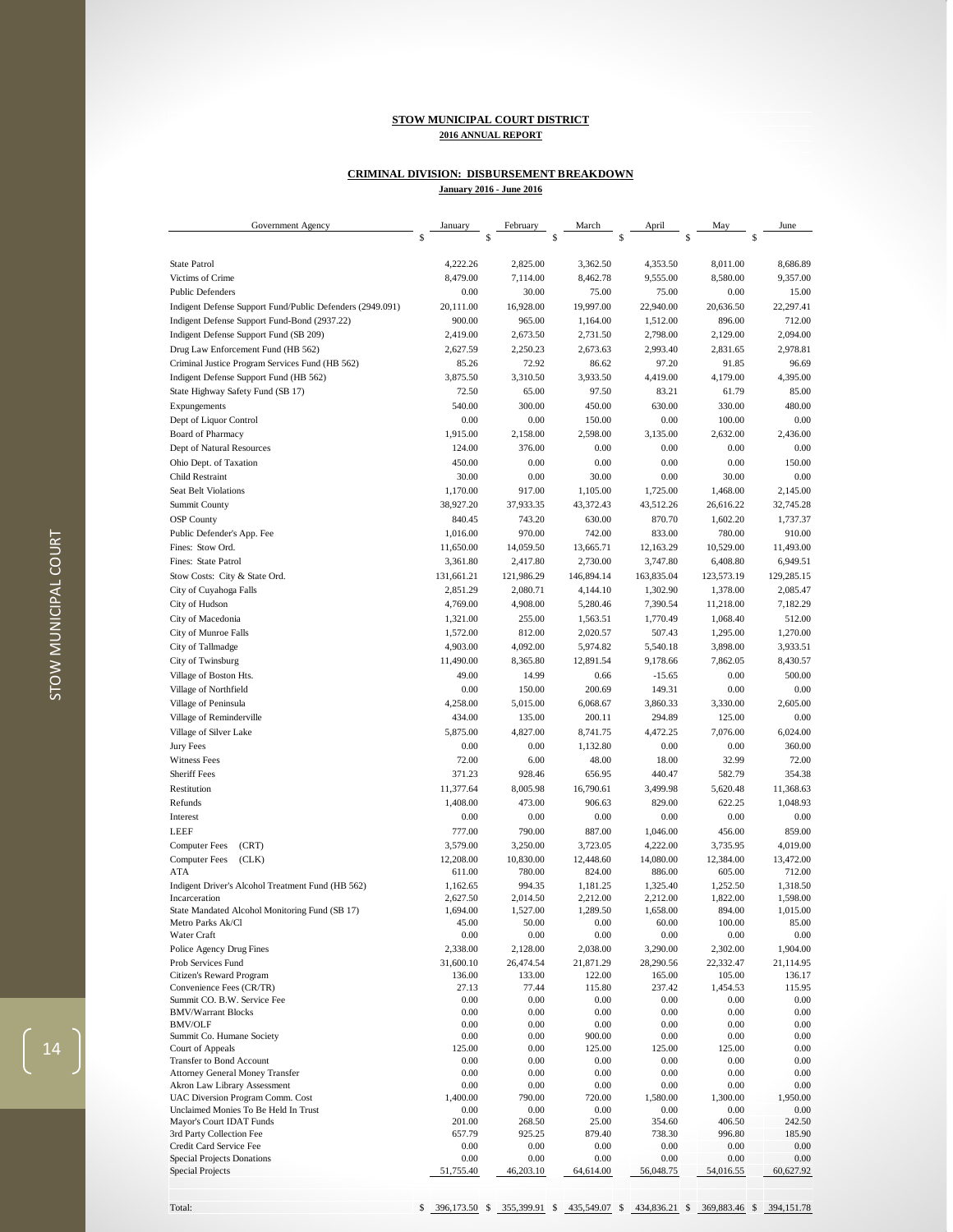#### **July 2016 - December 2016 CRIMINAL DIVISION: DISBURSEMENT BREAKDOWN**

| Government Agency                                                        | July                 | August              | September             | October              | November             | December            | 2016 Totals            |
|--------------------------------------------------------------------------|----------------------|---------------------|-----------------------|----------------------|----------------------|---------------------|------------------------|
|                                                                          | $\mathsf S$          | \$                  | $\mathcal{S}$         | \$                   | Ŝ                    | \$                  | <sup>\$</sup>          |
| <b>State Patrol</b>                                                      | 10,241.62            | 5,735.50            | 6,903.50              | 9,757.00             | 6,962.50             | 2,993.50            | 74,054.77              |
| Victims of Crime                                                         | 9,905.00             | 7,975.00            | 8,843.00              | 8,872.00             | 7,891.92             | 6,738.08            | 101,772.78             |
| <b>Public Defenders</b>                                                  | 30.00                | 30.00               | 15.00                 | 15.00                | 30.00                | 0.00                | 315.00                 |
| Indigent Defense Support Fund/Public Defenders (2949.091)                | 23,882.21            | 19,102.88           | 20,877.39             | 21,247.11            | 18,774.00            | 16,067.00           | 242,860.50             |
| Indigent Defense Support Fund-Bond (2937.22)                             | 712.00               | 515.00              | 648.00                | 525.00               | 536.00               | 439.00              | 9,524.00               |
| Indigent Defense Support Fund (SB 209)                                   | 2,217.00             | 1,575.00            | 1,547.00              | 1,684.12             | 1,941.88             | 1,356.00            | 25,166.00              |
| Drug Law Enforcement Fund (HB 562)                                       | 3,153.31             | 2,601.52            | 2,800.14              | 2,900.59             | 2,542.50             | 2,128.92            | 32,482.29              |
| Criminal Justice Program Services Fund (HB 562)                          | 102.19               | 84.48               | 90.86                 | 94.05                | 82.50                | 69.08               | 1,053.70               |
| Indigent Defense Support Fund (HB 562)                                   | 4,637.00             | 3,841.00            | 4,130.00              | 4,273.00             | 3,751.00             | 3,144.00            | 47,888.50              |
| State Highway Safety Fund (SB 17)                                        | 62.50                | 57.50               | 57.50                 | 44.50                | 58.00                | 37.50               | 782.50                 |
| Expungements<br>Dept of Liquor Control                                   | 240.00<br>700.00     | 330.00<br>300.00    | 300.00<br>1,950.00    | 480.00<br>1,625.00   | 660.00<br>760.35     | 300.00<br>449.00    | 5,040.00<br>6,034.35   |
| <b>Board of Pharmacy</b>                                                 | 2,933.00             | 1,513.00            | 1,393.00              | 2,428.00             | 1,885.00             | 2,013.00            | 27,039.00              |
| Dept of Natural Resources                                                | 0.00                 | 0.00                | 0.00                  | 0.00                 | 0.00                 | 0.00                | 500.00                 |
| Ohio Dept. of Taxation                                                   | 100.00               | 0.00                | 0.00                  | 100.00               | 0.00                 | 200.00              | 1,000.00               |
| <b>Child Restraint</b>                                                   | 30.00                | 90.00               | 0.00                  | 105.00               | 0.00                 | 85.00               | 400.00                 |
| Seat Belt Violations                                                     | 2,698.00             | 1,803.00            | 1,235.00              | 1,972.00             | 1,835.00             | 968.00              | 19,041.00              |
| Summit County                                                            | 30,091.20            | 31,439.50           | 29,156.73             | 27,142.98            | 26,938.26            | 26,652.61           | 394,528.02             |
| <b>OSP County</b>                                                        | 2,133.32             | 1,147.10            | 1,380.70              | 1,951.40             | 1,380.50             | 578.70              | 14,995.64              |
| Public Defender's App. Fee                                               | 719.00               | 595.00              | 762.00                | 503.00               | 824.00               | 415.00              | 9,069.00               |
| Fines: Stow Ord.                                                         | 13,173.12            | 10,813.60           | 7,237.28              | 6,836.59             | 10,657.00            | 8,013.00            | 130,291.09             |
| Fines: State Patrol                                                      | 8,193.30             | 4,688.40            | 5,622.80              | 7,905.60             | 5,562.00             | 2,314.80            | 59,902.61              |
| Stow Costs: City & State Ord.                                            | 132,504.56           | 112,652.04          | 128,304.47            | 124,763.75           | 108,535.18           | 91,199.63           | 1,515,194.65           |
| City of Cuyahoga Falls                                                   | 1,427.93             | 1,921.00            | 3,827.00              | $-106.00$            | 734.00<br>4,676.00   | 1,093.00            | 22,739.40              |
| City of Hudson<br>City of Macedonia                                      | 5,647.00<br>1,678.00 | 6,377.00<br>833.00  | 7,716.00<br>$-419.00$ | 6,918.00<br>471.00   | 800.00               | 6,323.00<br>697.00  | 78,405.29<br>10,550.40 |
| City of Munroe Falls                                                     | 1,050.00             | 2,523.00            | 1,000.00              | 50.00                | 455.00               | 1,402.00            | 13,957.00              |
| City of Tallmadge                                                        | 2,520.49             | 1,931.00            | 4,457.00              | 2,683.00             | 3,664.00             | 3,460.00            | 47,057.00              |
| City of Twinsburg                                                        | 8,461.00             | 7,124.00            | 6,313.00              | 8,847.70             | 7,727.80             | 6,874.90            | 103,567.02             |
| Village of Boston Hts.                                                   | 0.00                 | 0.00                | 0.00                  | 0.00                 | 0.00                 | 0.00                | 549.00                 |
| Village of Northfield                                                    | 100.00               | 338.00              | $-338.00$             | 25.00                | 350.00               | 0.00                | 975.00                 |
| Village of Peninsula                                                     | 4,500.00             | 2,573.00            | 6,665.00              | 5,095.00             | 2,448.00             | 1,560.00            | 47,978.00              |
| Village of Reminderville                                                 | 105.00               | 455.00              | 340.00                | 0.00                 | 340.00               | 375.00              | 2,804.00               |
| Village of Silver Lake                                                   | 6,949.00             | 8,698.00            | 6,222.00              | 6,171.00             | 4,889.00             | 6,077.00            | 76,022.00              |
| Jury Fees                                                                | 360.00               | 0.00                | 0.00                  | 0.00                 | 0.00                 | 0.00                | 1,852.80               |
| <b>Witness Fees</b><br><b>Sheriff Fees</b>                               | 36.00<br>405.82      | 18.00<br>804.84     | 24.00<br>561.60       | 36.00<br>218.88      | 0.00<br>663.38       | 36.00<br>666.26     | 398.99<br>6,655.06     |
| Restitution                                                              | 4,185.50             | 3,897.77            | 2,219.83              | 5,529.33             | 7,950.33             | 3,078.21            | 83,524.29              |
| Refunds                                                                  | 62.00                | 389.30              | 231.03                | 22.00                | 126.00               | 79.00               | 6,197.14               |
| Interest                                                                 | 0.00                 | 0.00                | 0.00                  | 0.00                 | 0.00                 | 0.00                | 0.00                   |
| LEEF                                                                     | 699.00               | 449.00              | 496.00                | 625.00               | 629.00               | 400.00              | 8,113.00               |
| <b>Computer Fees</b><br>(CRT)                                            | 4,192.00             | 3,372.00            | 3,763.00              | 3,748.00             | 3,317.00             | 2,802.00            | 43,723.00              |
| <b>Computer Fees</b><br>(CLK)                                            | 13,896.00            | 11,222.64           | 12,486.36             | 12,459.00            | 11,007.50            | 9,407.50            | 145,901.60             |
| ATA                                                                      | 980.00               | 1,415.00            | 815.00                | 1,010.00             | 880.00               | 703.00              | 10,221.00              |
| Indigent Driver's Alcohol Treatment Fund (HB 562)<br>Incarceration       | 1,393.50<br>1,998.00 | 1,152.00<br>943.00  | 1,239.00<br>1,337.00  | 1,282.50<br>1,426.00 | 1,125.00<br>1,207.00 | 942.00<br>958.00    | 14,368.65<br>20,355.00 |
| State Mandated Alcohol Monitoring Fund (SB 17)                           | 1,252.50             | 1,002.50            | 852.62                | 1,097.38             | 1,024.00             | 751.50              | 14,058.00              |
| Metro Parks Ak/Cl                                                        | 50.00                | 350.00              | 0.00                  | 200.00               | 50.00                | 100.00              | 1.090.00               |
| Water Craft                                                              | 0.00                 | 0.00                | 0.00                  | 0.00                 | 0.00                 | $0.00\,$            | 0.00                   |
| Police Agency Drug Fines                                                 | 3,317.00             | 1,413.00            | 1,935.00              | 1,857.00             | 947.90               | 1,889.80            | 25,359.70              |
| Prob Services Fund<br>Citizen's Reward Program                           | 21,038.85<br>143.00  | 19,951.99<br>100.83 | 26,291.21<br>135.00   | 24,735.44<br>120.00  | 25,904.34<br>107.00  | 21,569.22<br>111.00 | 291,174.96<br>1,514.00 |
| Convenience Fees (CR/TR)                                                 | 3,153.55             | 1,391.19            | 1,961.28              | 2,334.50             | 2,118.44             | 1,924.21            | 14,911.44              |
| Summit CO. B.W. Service Fee                                              | 0.00                 | 0.00                | 0.00                  | 0.00                 | 0.00                 | 0.00                | 0.00                   |
| <b>BMV/Warrant Blocks</b>                                                | 0.00                 |                     | 0.00                  | 20.00                | 25.00                | 30.00               | 75.00                  |
| <b>BMV/OLF</b><br>Summit Co. Humane Society                              | 0.00<br>0.00         | 0.00<br>0.00        | 0.00<br>0.00          | 15.00<br>0.00        | 0.00<br>0.00         | 0.00<br>0.00        | 15.00<br>900.00        |
| Court of Appeals                                                         | 0.00                 | 0.00                | 0.00                  | 0.00                 | 125.00               | 250.00              | 875.00                 |
| Transfer to Bond Account                                                 | 0.00                 | 0.00                | 0.00                  | 0.00                 | 0.00                 | 0.00                | 0.00                   |
| <b>Attorney General Money Transfer</b>                                   | 0.00                 | 0.00                | 0.00                  | 0.00                 | 0.00                 | 0.00                | 0.00                   |
| Akron Law Library Assessment                                             | 0.00<br>1,550.00     | 0.00<br>2,800.00    | 0.00<br>2,190.00      | 0.00<br>2,410.00     | 0.00<br>700.00       | 0.00<br>1,000.00    | 0.00<br>18,390.00      |
| UAC Diversion Program Comm. Cost<br>Unclaimed Monies To Be Held In Trust | 0.00                 | 0.00                | 0.00                  | 0.00                 | 0.00                 | 0.00                | 0.00                   |
| Mayor's Court IDAT Funds                                                 | 425.50               | 0.00                | 271.00                | 273.50               | 448.50               | 136.50              | 3,053.10               |
| 3rd Party Collection Fee                                                 | 435.80               | 113.40              | 950.31                | 71.16                | 0.00                 | 47.00               | 6,001.11               |
| Credit Card Service Fee<br><b>Special Projects Donations</b>             | 0.00<br>0.00         | 0.00<br>0.00        | 0.00<br>0.00          | 0.00<br>0.00         | 0.00<br>0.00         | 0.00<br>0.00        | 0.00<br>0.00           |
| Special Projects                                                         | 55,881.85            | 56,720.55           | 68,986.04             | 51,406.70            | 51,058.31            | 46,932.57           | 664,251.74             |
|                                                                          |                      |                     |                       |                      |                      |                     |                        |

 $\Big| \Big|$  15  $\Big|$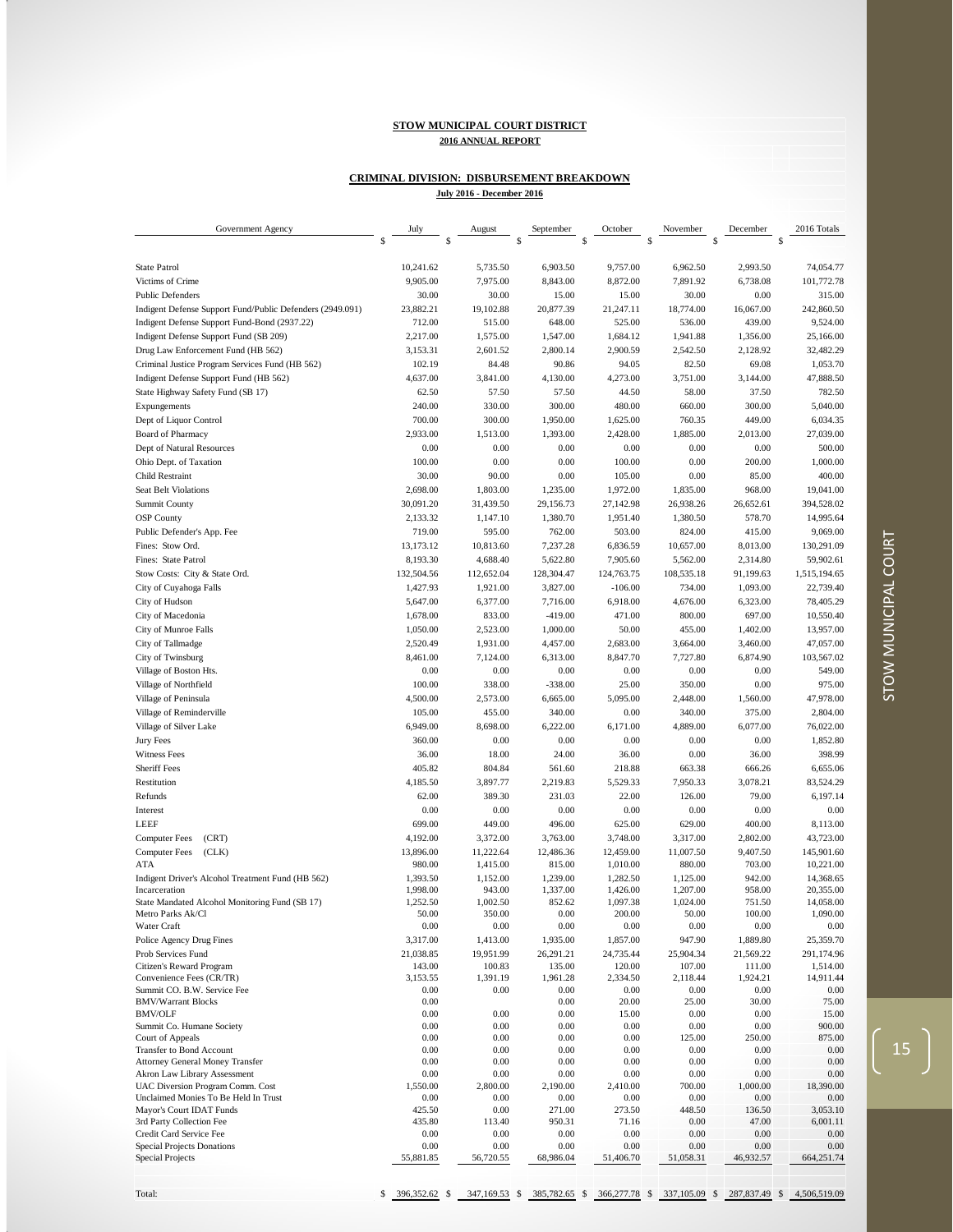#### **ANALYSIS OF CASE LOAD: 2014 - 2016**

|                          | 2014   | 2015   | 2016   |
|--------------------------|--------|--------|--------|
| <b>Traffic Division</b>  | 10,687 | 11,322 | 12,543 |
| <b>Criminal Division</b> | 3,936  | 4,211  | 4,335  |
| <b>Civil Division</b>    | 3,388  | 3,422  | 3,151  |
|                          |        |        |        |
|                          | 18,011 | 18,955 | 20,029 |

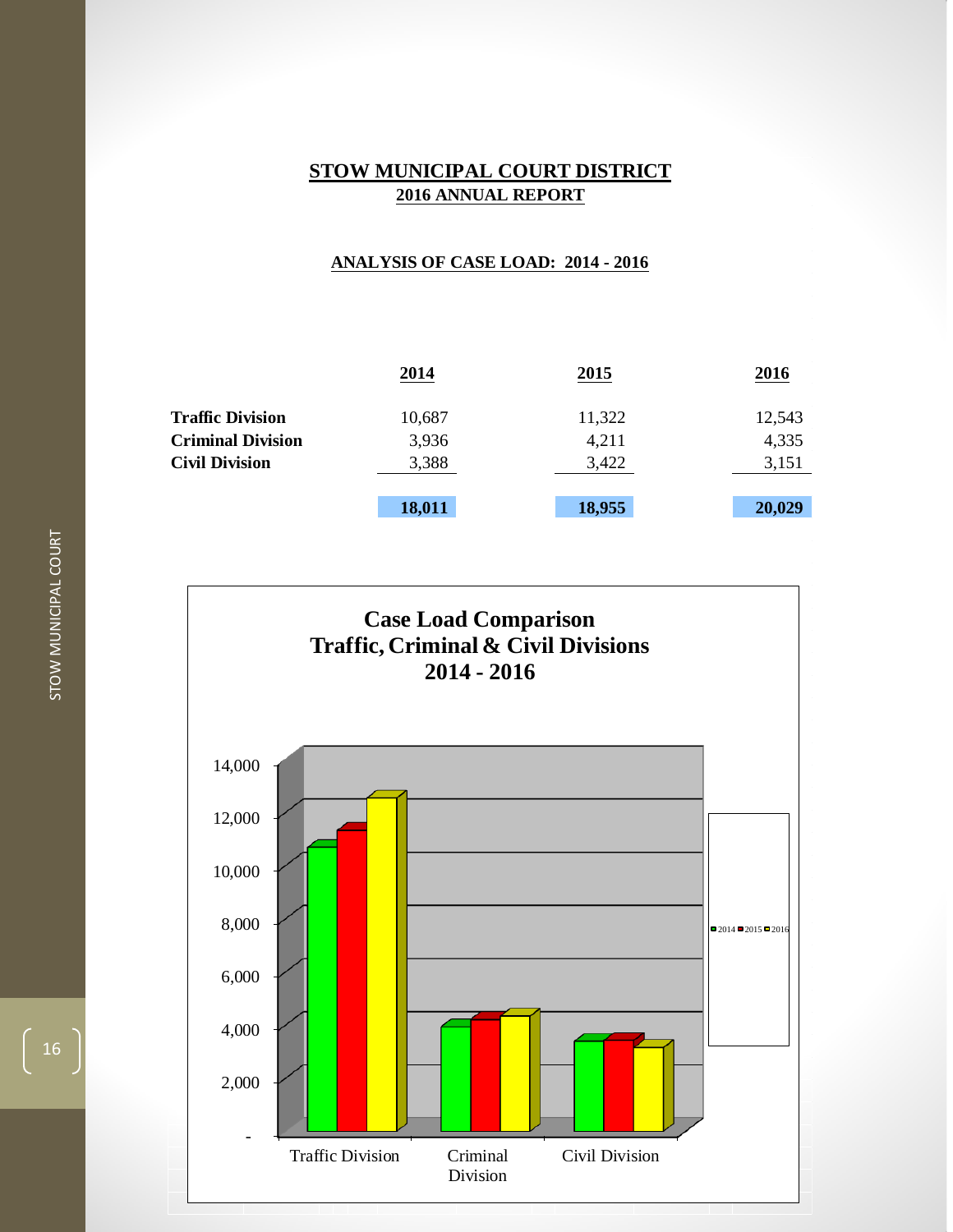#### **ANALYSIS OF RECEIPTS: 2014 - 2016**

|                           | 2014             |   | 2015         |   | 2016         |
|---------------------------|------------------|---|--------------|---|--------------|
| <b>Bail Bond Division</b> | \$<br>742,236.40 | S | 523,278.00   | S | 584,981.12   |
| <b>Civil Division</b>     | 2,124,097.66     |   | 1,941,331.30 |   | 2,182,261.07 |
| <b>Criminal Division</b>  | 4,284,602.36     |   | 4,495,923.52 |   | 4,426,942.71 |
| <b>Interest Income</b>    | 0.00             |   | 0.00         |   | 0.00         |
|                           | 7,150,936.42     |   | 6,960,532.82 |   | 7,194,184.90 |

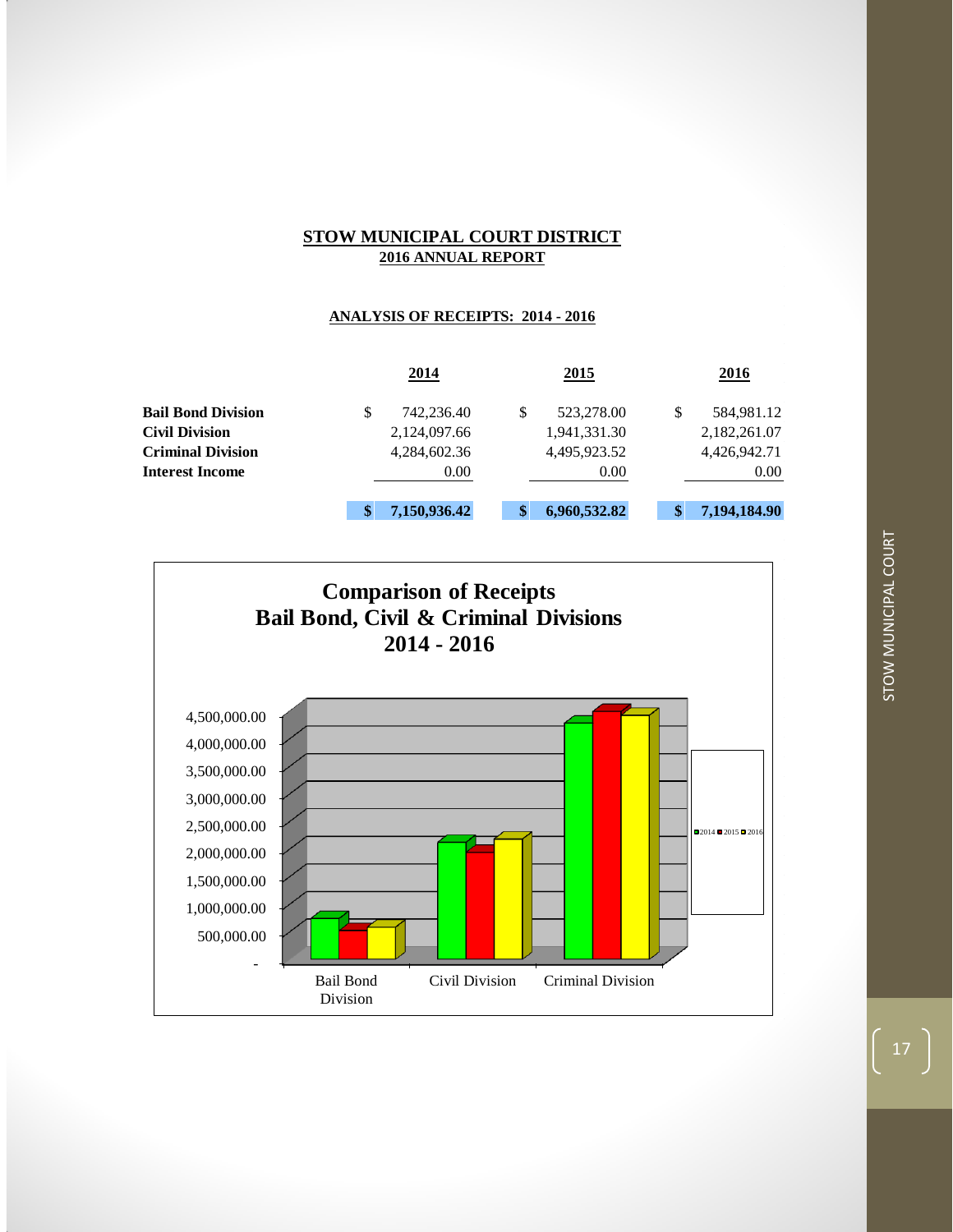#### **ANALYSIS OF DISBURSEMENTS: 2014 - 2016**

|                            | 2014               |   | 2015         | 2016         |
|----------------------------|--------------------|---|--------------|--------------|
| <b>Bail Bond Division</b>  | \$<br>754,055.50   | S | 482,645.00   | 610,236.12   |
| <b>Civil Division</b>      | 2,122,399.43       |   | 1,931,596.50 | 2,234,972.20 |
| <b>Criminal Division *</b> | 4,317,508.96       |   | 4,398,502.62 | 4,506,519.09 |
|                            | \$<br>7,193,963.89 |   | 6,812,744.12 | 7,351,727.41 |